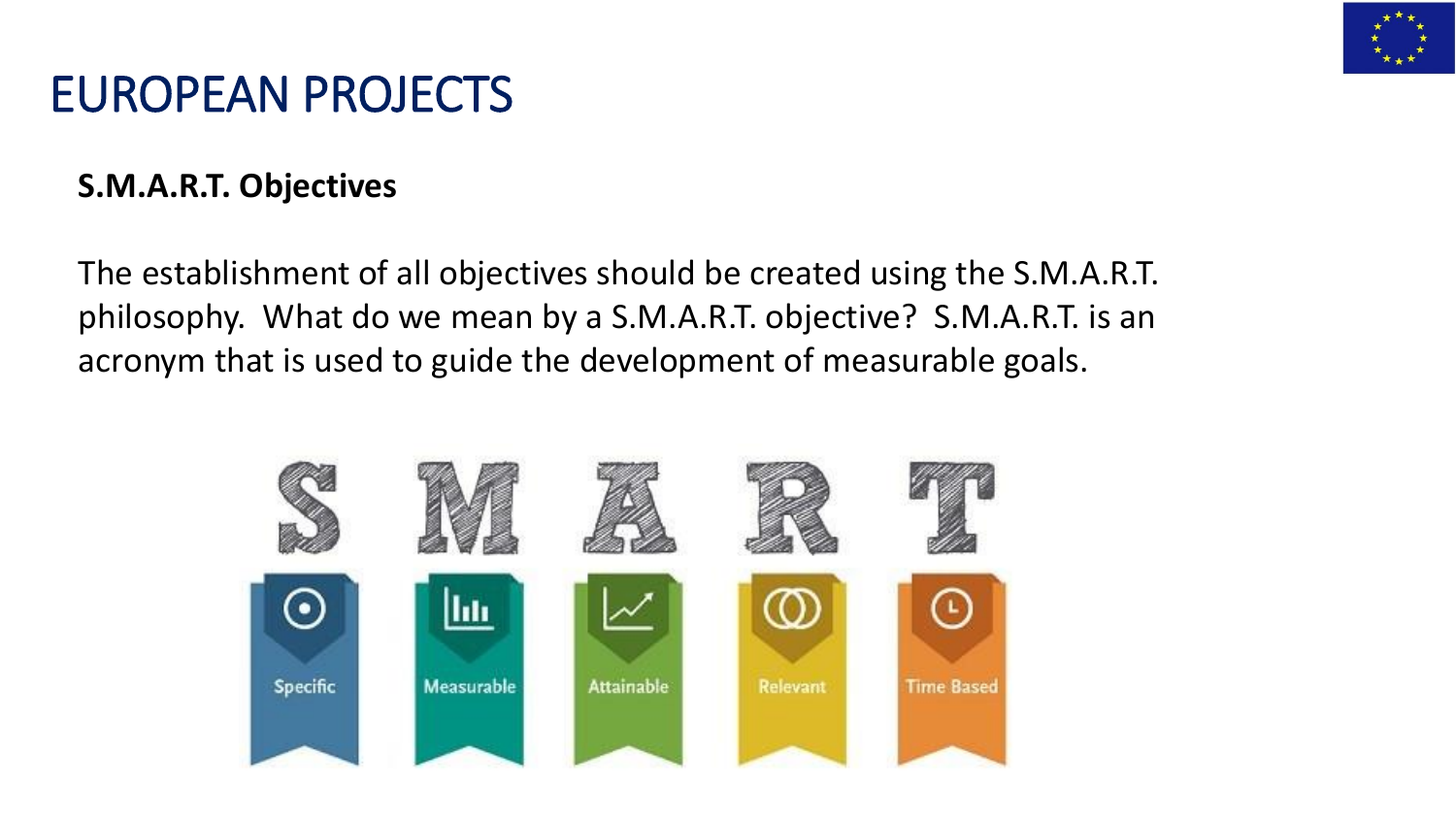

# EUROPEAN PROJECTS

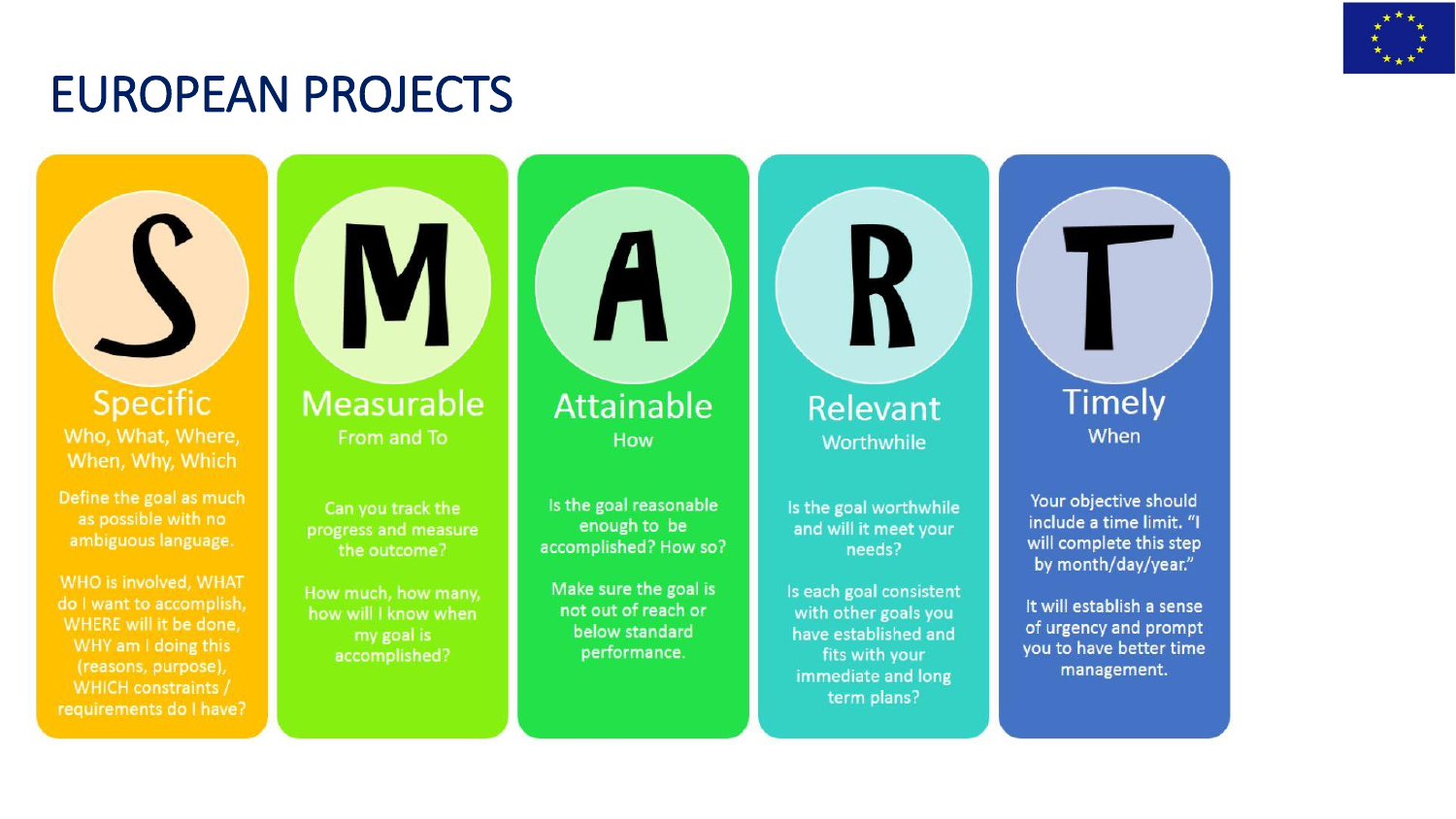# SCIENTIFIC EXCELENCE

### **CONCEPTUAL BASE OF THE PROPOSAL NEED**

Who has the problem/opportunity? What they want to have?

#### **IDEA**

What´s our solution? Which components must have?

#### **TECHNOLOGY**

Which are the characteristics to develop? Which new knowledge we need to develop these components?

**PARTNERS INVOLVED** Who? Final clients?

Who? Industry

Who? Researchers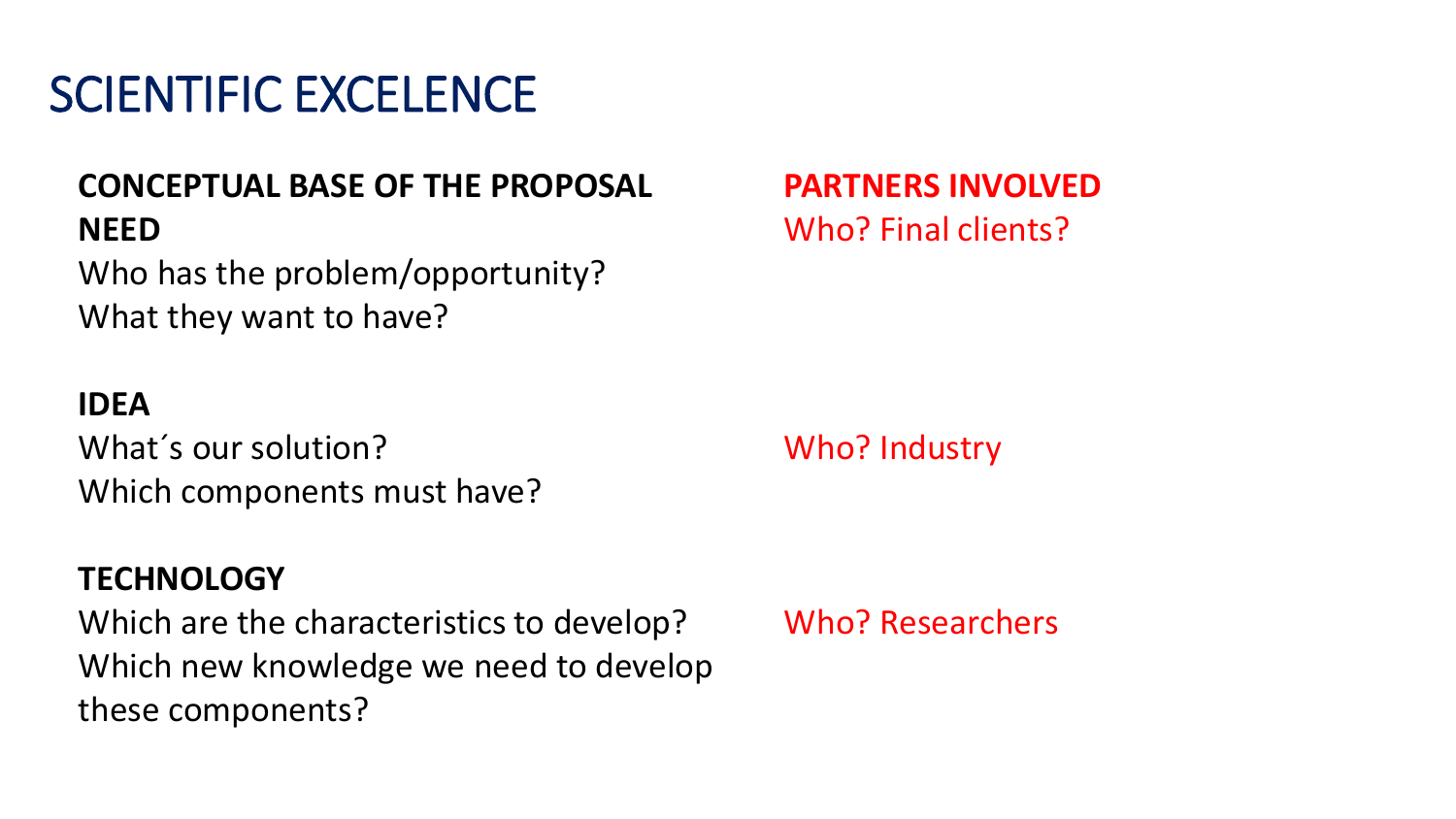

*The EU Joint Programme – Neurodegenerative Disease Research (JPND) is the largest global research initiative aimed at tackling the challenge of neurodegenerative diseases.*

**AIMS to increase coordinated investment between participating countries in research.**

## **GOAL**

- to find cures for neurodegenerative diseases and to enable early diagnosis for early targeted treatments.
- However, it is not possible to give definitive predictions on how long this might take to happen.
- to accelerate progress on solutions that can alleviate the symptoms, and lessen the social and economic impact for patients, families and health care systems.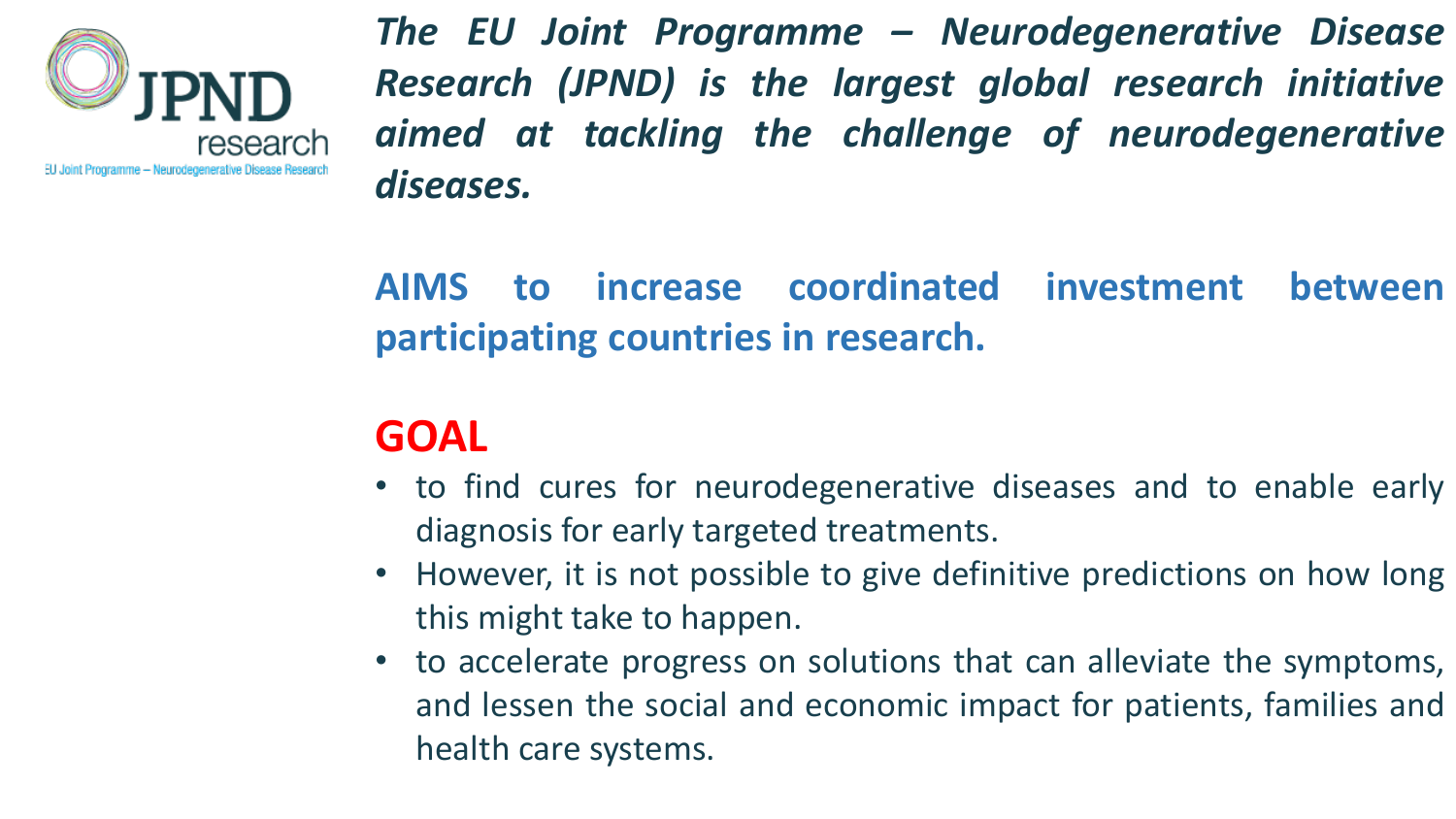

#### **Participating JPND countries**

**The funding organisations that have agreed to participate in this joint call are listed below. The call will be conducted simultaneously by the funding organisations in their respective countries and coordinated centrally by the Joint Call Secretariat.**

•Australia, National Health and Medical Research Council

•Belgium, Research Foundation Flanders

•Canada, Canadian Institutes of Health Research

•Czech Republic, Ministry of Education, Youth and Sports

•Denmark, Innovation Fund Denmark

•Denmark, Velux Fonden

•Finland, Academy of Finland

•France, French National Research Agency

•Germany, Federal Ministry of Education and Research

•Ireland, Health Research Board

•Italy, Ministry of Health

•Luxembourg, National Research Fund

•Netherlands, The Netherlands Organisation for Health Research and Development

•Norway, The Research Council of Norway

•Poland, National Centre for Research and Development

•Slovakia, Ministry of Education, Science, Research and Sport of the Slovak Republic

•Spain, National Institute of Health Carlos III

•Sweden, Swedish Research Council for Health, Working Life and Welfare

•Switzerland, Swiss National Science Foundation

•Turkey, Scientific and Technological Research Council of Turkey

•United Kingdom, UK Alzheimer's Society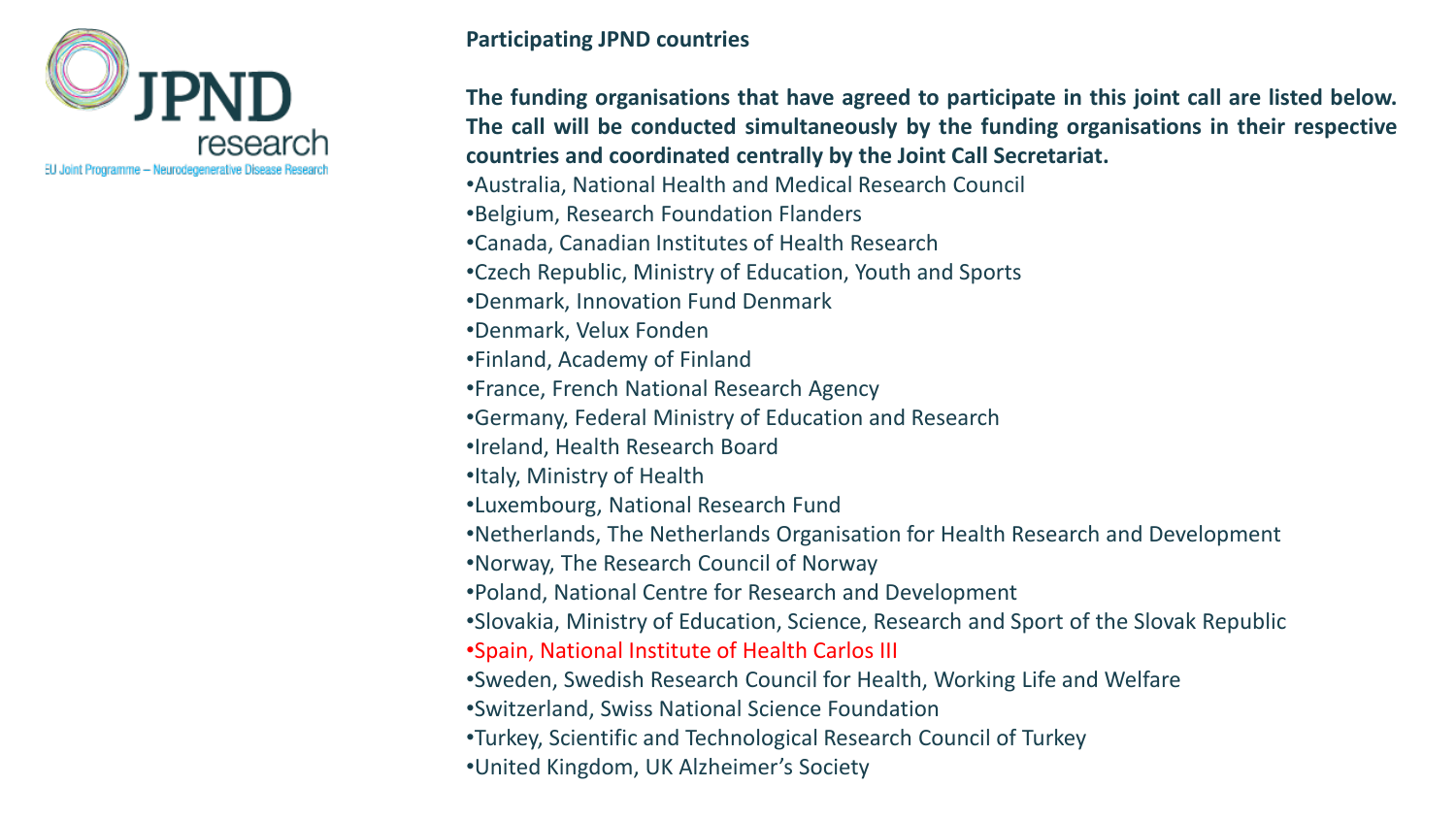

# **Partnerships in Health (2022) (HORIZON-HLTH-**

### **2022-CARE-10)**

**https://ec.europa.eu/info/funding-tenders/opportunities/portal/screen/opportunities/topic-details/horizon-hlth-2022-care-10- 01;callCode=null;freeTextSearchKeyword=;matchWholeText=true;typeCodes=1,2;statusCodes=31094501,31094502;programmePeriod=2021%20- %202027;programCcm2Id=43108390;programDivisionCode=null;focusAreaCode=null;destination=null;mission=null;geographicalZonesCode=null;programmeDivis ionProspect=null;startDateLte=null;startDateGte=null;crossCuttingPriorityCode=null;cpvCode=null;performanceOfDelivery=null;sortQuery=sortStatus;orderBy=as c;onlyTenders=false;topicListKey=callTopicSearchTableState** 

## **European partnership on transforming health and care systems**

| <b>Types of action:</b> | <b>HORIZON-COFUND HORIZON Programme Cofund Actions</b> |           |                                      |
|-------------------------|--------------------------------------------------------|-----------|--------------------------------------|
| DeadlineModel:          | single-stage                                           |           |                                      |
| opening date:           | <b>06 October 2021</b>                                 | Deadline: | 21 April 2022 17:00:00 Brussels time |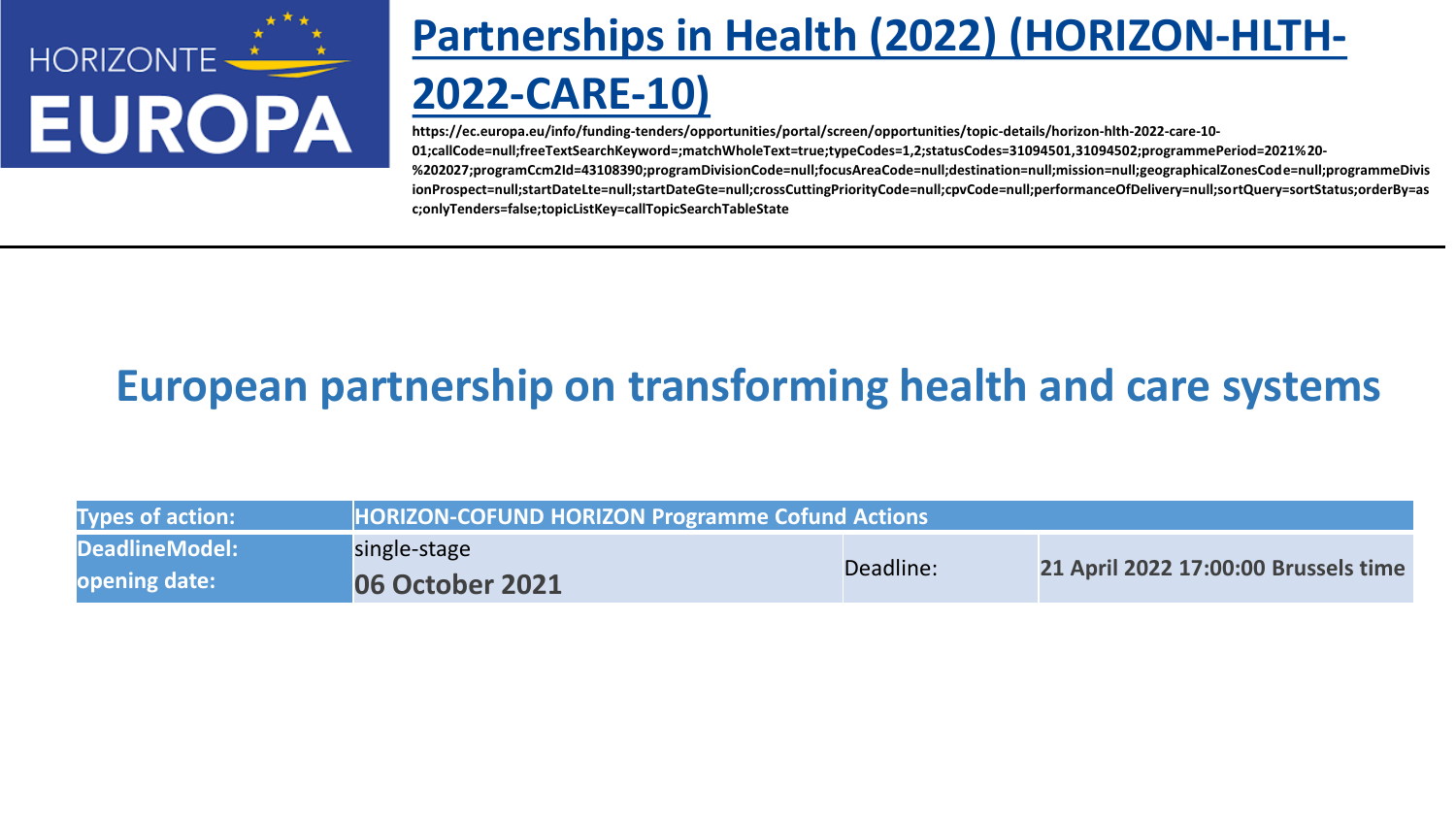### **Expected outcomes**:

This topic aims at supporting activities that are enabling or contributing to one or several expected impacts of destination 4, notably "*Ensuring access to innovative, sustainable and high-quality health care*", "A resilient EU prepared for emerging threats" and "High-quality digital services for all". To that end, proposals under this topic should aim for delivering results that are directed, tailored towards and contributing to all of the following expected outcomes:

- Health and care authorities, policymakers and other stakeholders use the research results to develop evidence-based strategies and policies on transforming health care systems and learn from good practices of European countries and regions;
- Health and care providers and professionals implement innovative ways of delivering care and maintaining population health;
- Health and care authorities, policymakers and other stakeholders plan and carry out efficient investments in health and care systems at national/regional level to use innovative solutions and care models;
- Researchers across European countries and regions are engaged in enhanced collaborative research on transforming health and care systems;
- An increased number of innovators and stronger local/regional ecosystems of stakeholders are in place and facilitate uptake of successful innovations for health and care;
- Citizens and health and care professionals have increased digital and health literacy;
- Countries cooperate better and use context-specific knowledge and evidence to make their health and care systems more resilient with respect to upcoming needs and crises.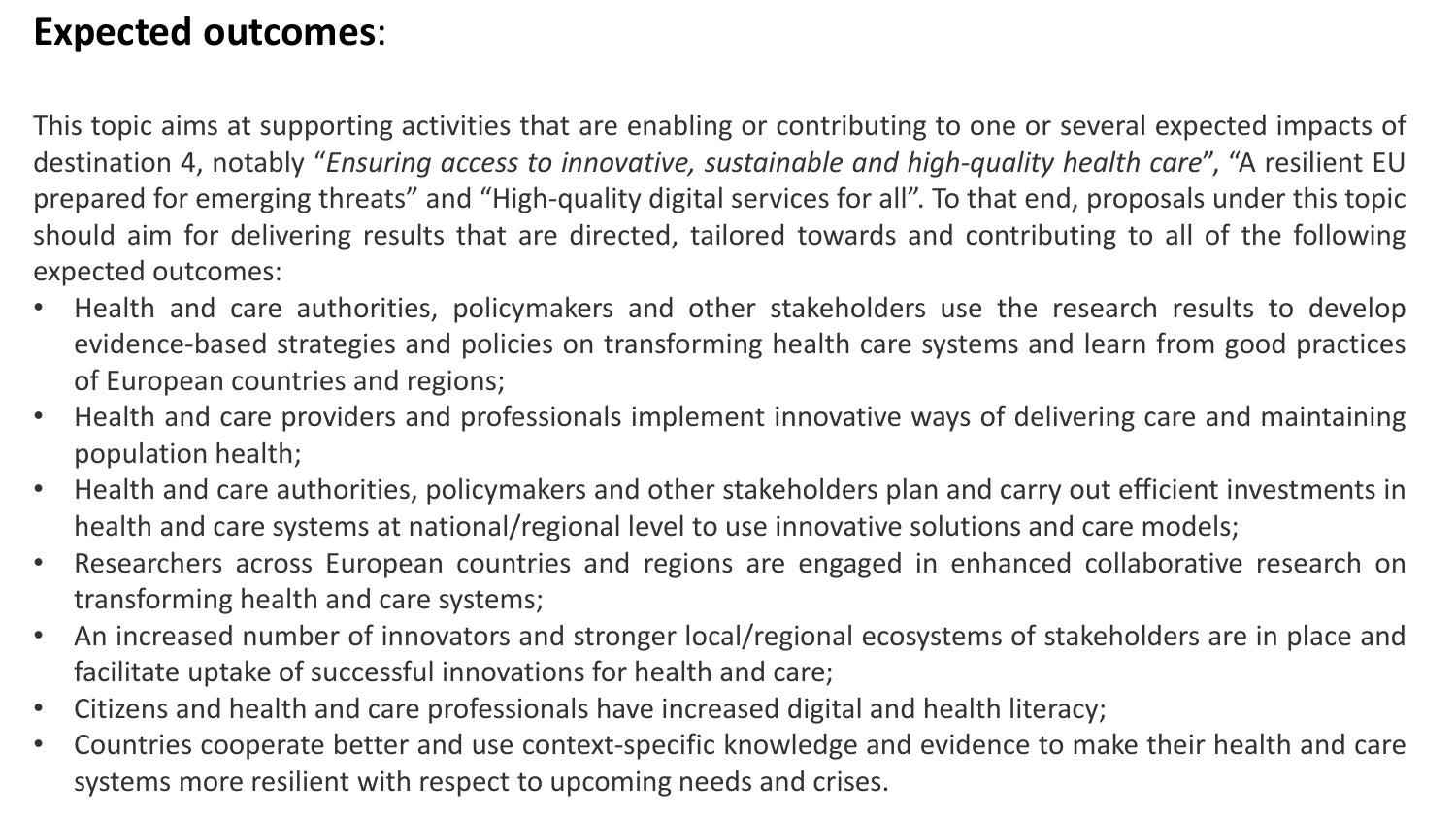For many reasons (demographic changes, technological progress, fiscal constraints, public health emergencies etc.) the European health and care systems are expected to be subject to severe stress. In particular, the COVID-19 pandemic has highlighted existing structural weaknesses in health and care systems, and emphasised areas where not enough effort, planning and resources had been directed to. In addition, rapid technological and societal evolutions call for urgent responses to increasing demands and expectations from citizens. There is a need to accelerate the transition towards more efficient, sustainable, resilient, innovative and accessible health and care systems in Europe. To this end, the creation of a research and innovation (R&I) partnership with a focus on health and care systems' transformation represents a unique strategic opportunity to bring together stakeholders, create synergies, coordinate R&I actions, facilitate the digitization of health and care services and support the transformation of health and care systems with innovative solutions driven by knowledge and evidence. The partnership should build on knowledge gained from initiatives taken under Horizon 2020 (TO-REACH, Active and Assisted Living programme (AAL), Joint Programming Initiative More Years, Better, Lives (JPI MYBL), European Innovation partnership (EIP-AHA), ICPerMed, etc.). In order to increase the likelihood of successful system transformation, the partnership will facilitate exchange of information and good practices among countries, provide robust guidance and tools, network institutional stakeholders and involve regional ecosystems. It will stimulate service, policy and organisational innovations, as well as the integration of biomedical and technological innovations for the benefit of the European citizens and the European industry. Development of new products is beyond the scope of this Partnership. By laying the ground for the transformation of the health and care systems, the partnership will contribute to the transition of Europe to a more sustainable development and address emerging threats raised by environmental changes and globalisation.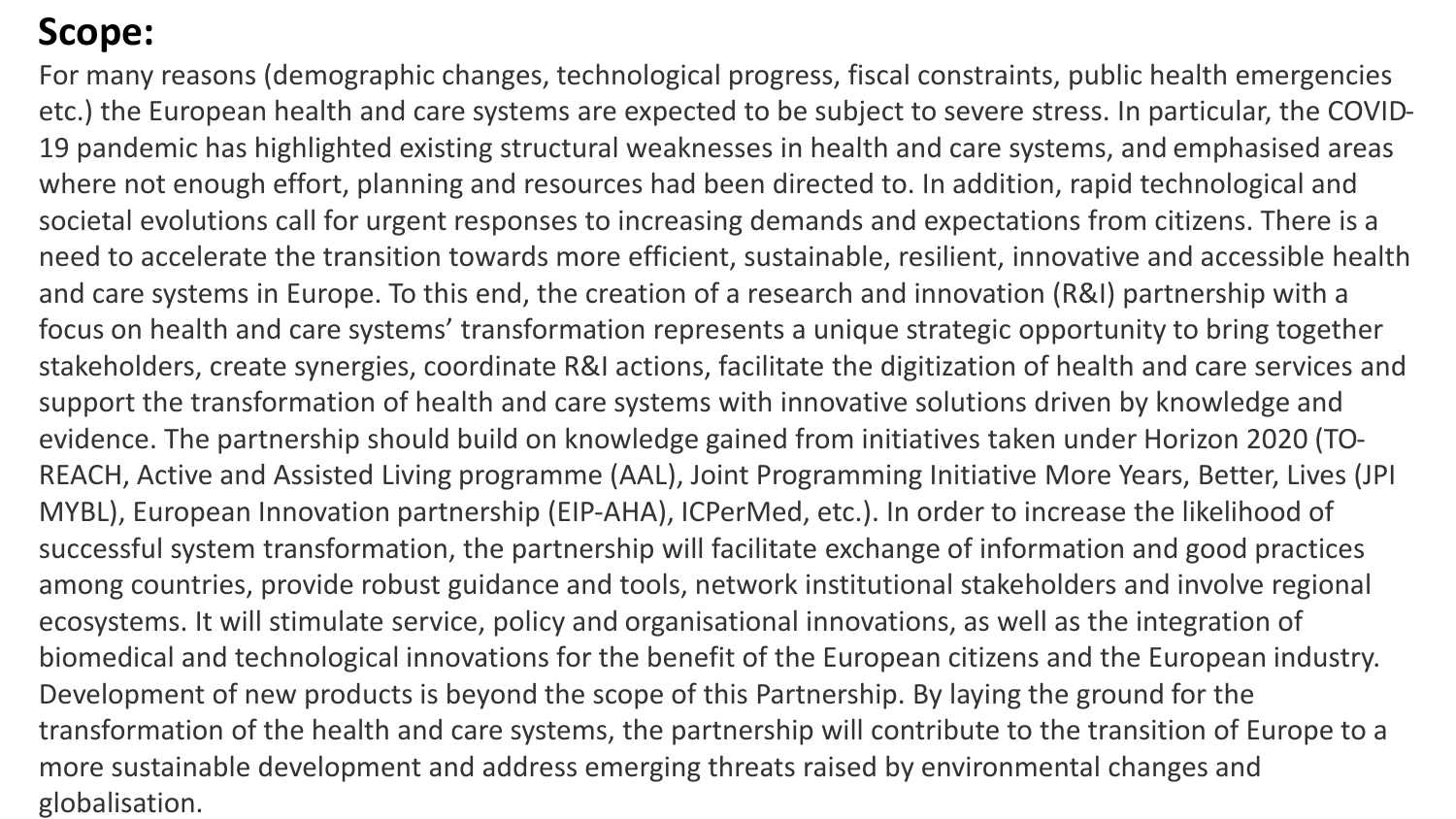.

The partnership should bring together a broad range of actors with a common vision of future health and care systems. Through the objectives of Horizon Europe, the partnership should contribute to achieving the following European Commission priorities:

- •Promoting our European way of life
- •An economy that works for people
- •A Europe fit for the digital age
- •A European green deal

The partnership will contribute to priorities of the "*Communication on effective, accessible and resilient health systems*" (COM(2014) 215 final), the "*Communication on enabling the digital transformation of health and care in the Digital Single Market; empowering citizens and building a healthier society*" (COM(2018) 233 final) and support the objectives of the Commission proposal for the new EU4Health Programme (COM(2020) 405 final).

Thanks to its capacity to bring together different stakeholders (e.g. research funders, health authorities, health and care institutions, innovators, policy makers), to create a critical mass of resources and to implement a long-term Strategic Research and Innovation Agenda (SRIA), the partnership will address the following objectives:

- Supporting multidisciplinary R&I to fill knowledge gaps, produce evidence and develop guidance and tools in priority areas for the transformation of health and care systems,
- Supporting the interdisciplinary development of service, policy and organisational innovations for health and care systems,
- **E** Strengthening the R&I community in the field of health and care systems,
- Improving the capability of health and care actors to take up innovative solutions,
- Gathering stakeholders to develop the ecosystems needed for a swift uptake of innovations by health and care systems.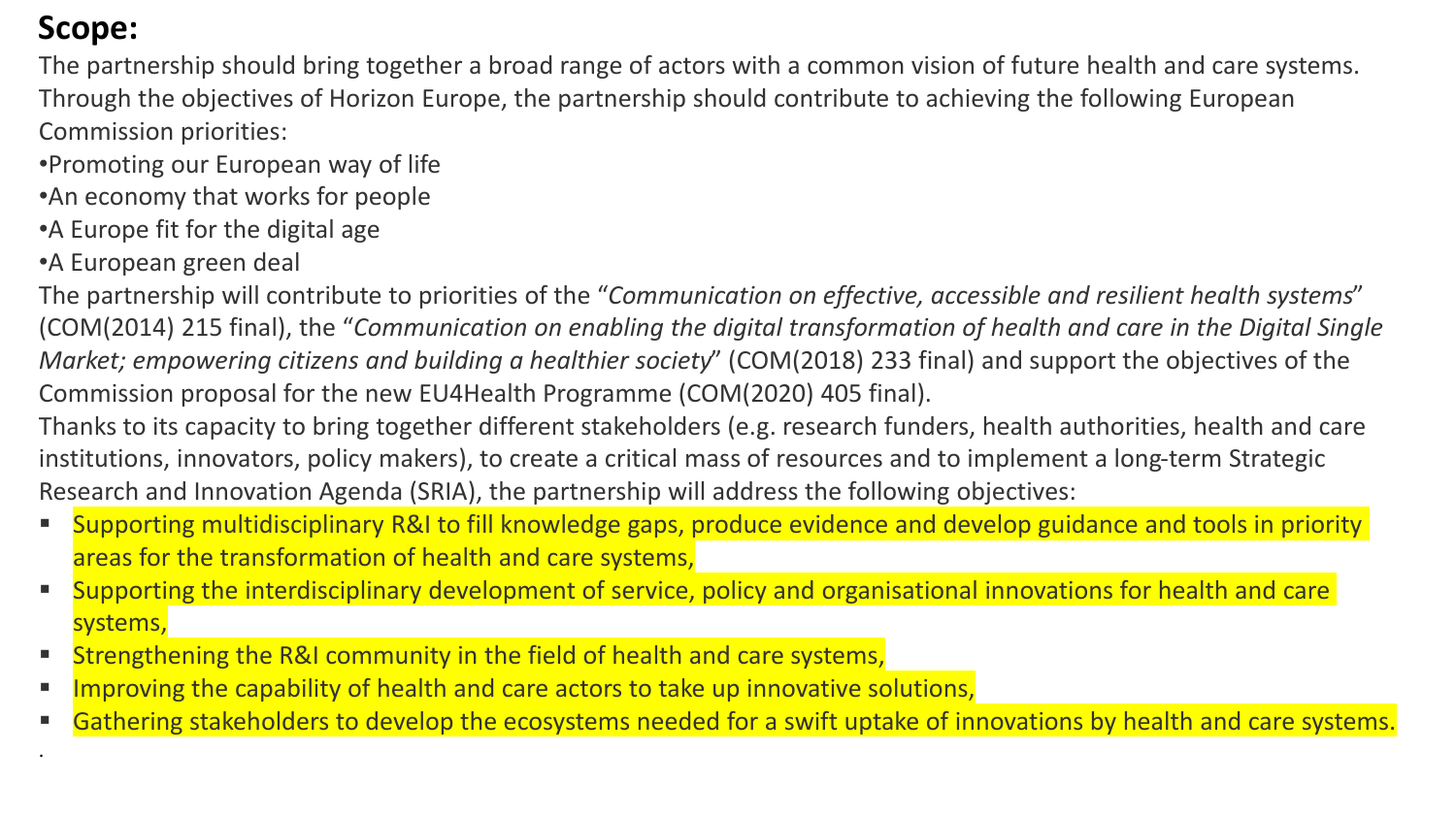#### **Expected impacts:**

- Proposals for topics under this destination should set out a credible pathway to contributing to ensuring access to innovative, sustainable and high-quality health care, and more specifically to one or several of the following impacts:
- Health and social care services and systems have improved governance mechanisms and are more effective, efficient, accessible, resilient, trusted and sustainable, both fiscally and environmentally. Health promotion and disease prevention will be at their heart, by shifting from hospital-centred to community-based, people-centred and integrated health care structures and successfully embedding technological innovations that meet public health needs, while patient safety and quality of services is increased.
- Health care providers are trained and equipped with the skills and competences suited for the future needs of health care systems that are modernised, digitally transformed and equipped with innovative tools, technologies and digital solutions for health care. They save time and resources by integrating and applying innovative technologies, which better involve patients in their own care, by reorganising workflows and redistributing tasks and responsibilities throughout the health care system, and by monitoring and analysing corresponding health care activities.
- Citizens are supported to play a key role in managing their own health care, informal carers (including unpaid carers) are fully supported (e.g. by preventing overburdening and economic stress) and specific needs of more vulnerable groups are recognised and addressed. Improved access to health care services, including financial risk protection, timely access to quality essential health care services, including safe, effective, and affordable essential medicines and vaccines.
- Health policy and systems adopt a holistic approach (individuals, communities, organisations, society) for the evaluation of health outcomes and value of public health interventions, the organisation of health care, and decision-making.
- Create strong opportunities for synergies with the EU4Health programme and in particular to contribute to the goals "protecting people in the Union from serious cross-border threats to health and strengthening the responsiveness of health systems and coordination among the Member States to cope with those threats" and 3 "strengthening health systems by improving their resilience and resource efficiency, in particular through: i) supporting integrated and coordinated work between Member States; ii) promoting the implementation of best practices on data sharing; iii) reinforcing the healthcare workforce; iv) tackling the implications of demographic challenges; and v) advancing digital transformation"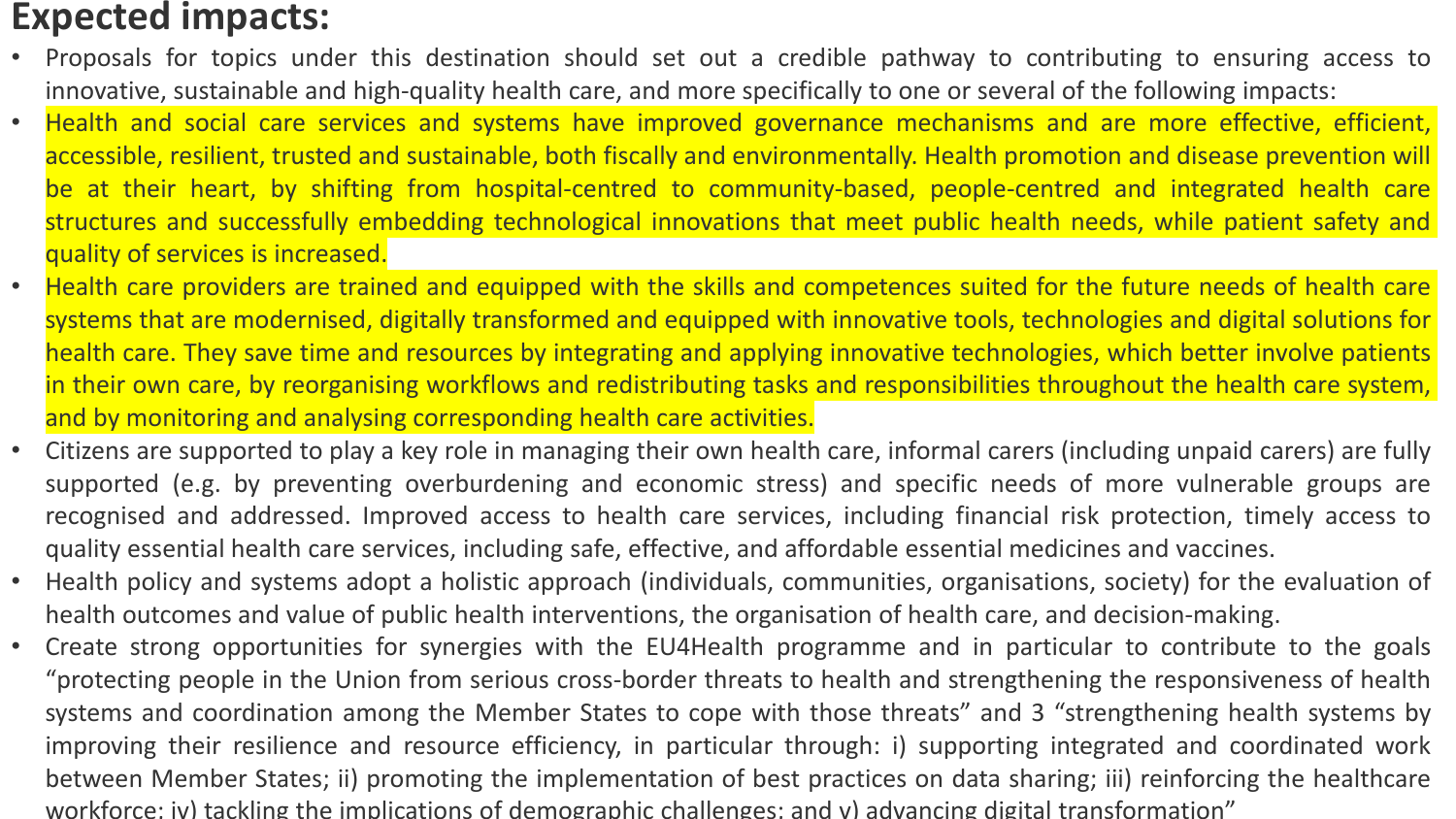

### **Ensuring access to innovative, sustainable and high-quality health care (Single Stage - 2022) (HORIZON-HLTH-2022-CARE-08)**

https://ec.europa.eu/info/funding-tenders/opportunities/portal/screen/opportunities/topic-details/horizon-hlth-2022-care-08- 04;callCode=null;freeTextSearchKeyword=;matchWholeText=true;typeCodes=1,2;statusCodes=31094501,31094502;programmePeriod=2021%20- %202027;programCcm2Id=43108390;programDivisionCode=null;focusAreaCode=null;destination=null;mission=null;geographicalZonesCode=null;p rogrammeDivisionProspect=null;startDateLte=null;startDateGte=null;crossCuttingPriorityCode=null;cpvCode=null;performanceOfDelivery=null;sort Query=sortStatus;orderBy=asc;onlyTenders=false;topicListKey=callTopicSearchTableState

# **Better financing models for health systems**

| <b>Types of action:</b> | <b>HORIZON-RIA HORIZON Research and Innovation Actions</b> |           |                                      |
|-------------------------|------------------------------------------------------------|-----------|--------------------------------------|
| <b>Type of MGA</b>      | <b>HORIZON Action Grant Budget-Based [HORIZON-AG]</b>      |           |                                      |
| Deadline Model:         | single-stage                                               |           |                                      |
| opening date:           | <b>106 October 2021</b>                                    | Deadline: | 21 April 2022 17:00:00 Brussels time |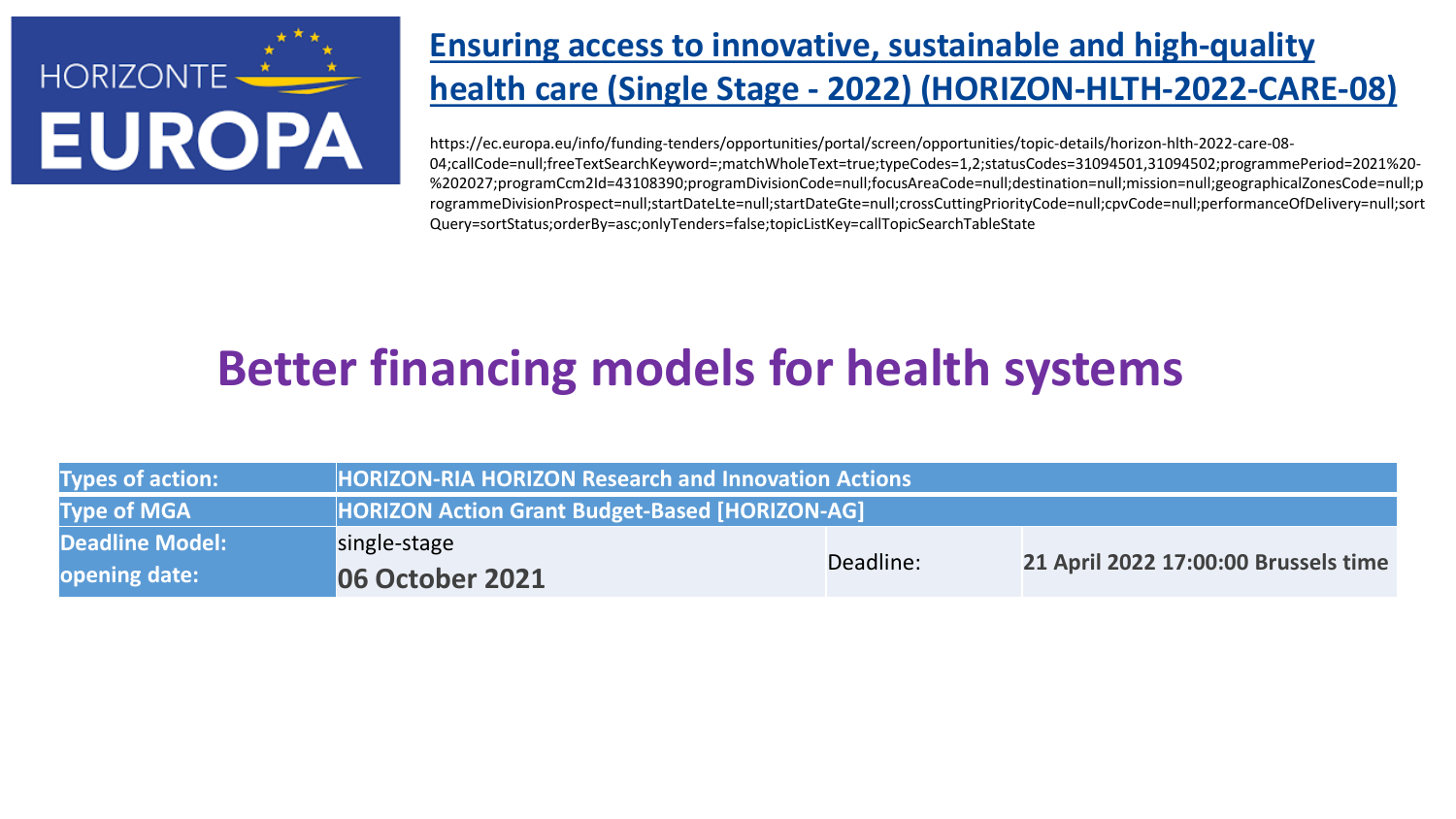In 2017, spending on health care in the EU stood at 9.6% of gross domestic product, ranging from over 11% in France and Germany to less than 6% in Romania. In most countries, in-patient care services made up the bulk of health spending, while spending on pharmaceuticals also accounted for a large share of health expenditure in some countries. $^{[1]}$  $^{[1]}$  $^{[1]}$ 

Due to demographic changes in the EU with a population projected to continue ageing and higher expectations regarding provision of health care services, public health threats with relevant repercussions for society and the introduction of innovative and digital solutions to improve health care systems' functioning, the demand for health care services as well as the budgetary pressures on health care systems are and will keep increasing.

Future models of care delivery will have to take into account both the systemic and multi-dimensional performance perspective and to look at relevant outcome and quality indicators, structure of care delivery, and knowledge base regarding optimal care delivery systems,

Therefore, research and innovation should tackle the challenges of financing health care services in the EU by addressing one or more of the following:

- Financing of health care development of new cost-effective models for financing and reimbursement, including incentive mechanisms and outcome-based financing in order to promote good performance of the health care systems.
- Financing of preventive health care novel models and appropriate structure of financial incentives for effective health promotion and disease prevention, financial incentives for stronger co-operation between primary care and public health services, long-term sustainable financing mechanism for local- and municipality-run promotion programmes and the assessment of personal health risk behaviour and its potential impact on health costs.
- Innovative purchasing and contract methods new strategies for contracting provision of health care services (public sector hired services) as well as solutions to better assess provision capacity and quality, to assess markets, and cost-effectiveness as well as equal access of contracting-out services. This can help align the incentives of providers with those of patients and the public good.
- New and improved tools for better design of incentives for health care professionals incentives that minimise differentiation between services and "cream-skimming" by patients, fostering better health care planning, optimized use of health care services and avoidance of resources' overconsumption and -waste.

Value-based pricing- and payment models for health technologies are not in the scope of this topic; such models are covered by topic "New pricing and payment models for cost-effective and affordable health innovation" (HORIZON-HLTH-2022-IND-13-03) under destination 6.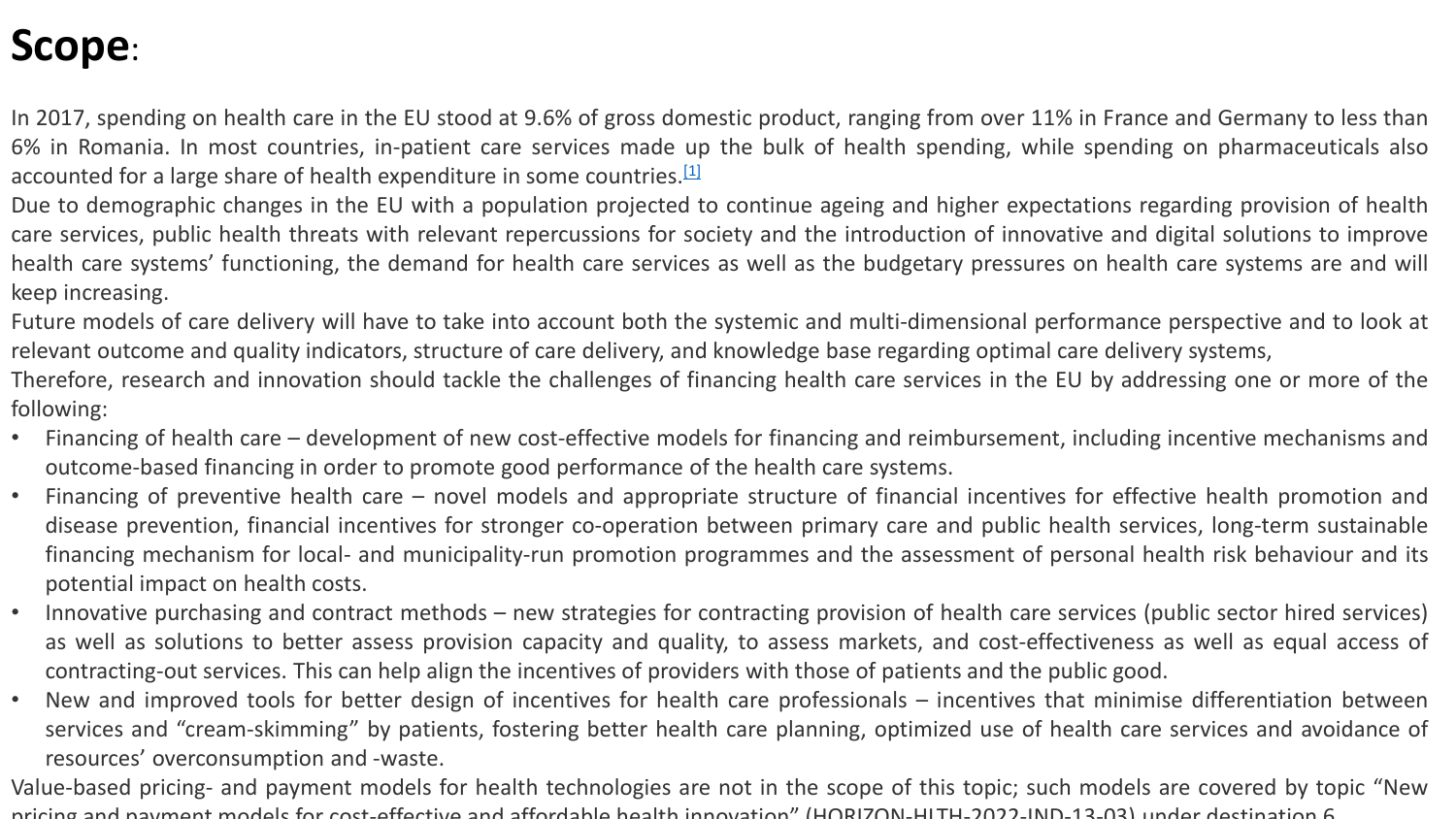Value-based pricing- and payment models for health technologies are not in the scope of this topic; such models are covered by topic "New pricing and payment models for cost-effective and affordable health innovation" (HORIZON-HLTH-2022-IND-13-03) under destination 6.

Research and innovation in these areas should take into account the potential impact of public health emergencies and threats on the sustainability, financing, as well as the effective and efficient functioning of EU health care systems.

To ensure wide uptake by user communities and scalability of the models and methods across health systems, actions should promote the highest standards of transparency and openness, going well beyond documentation and extending to aspects such as assumptions, architecture, code and any underlying data.

Applicants are highly encouraged to actively involve public authorities (i.e. ministries of finances and health, procurement agencies/procurers and agencies responsible for the management of health services contracts, public health and health-policy institutes, health administrations, among other) in the proposals.

Projects funded under this topic are strongly encouraged to participate in networking and joint activities, as appropriate, and in particular they are expected to liaise with successful applicants under topic "New pricing and payment models for cost-effective and affordable health innovation" (HORIZON-HLTH-2022-IND-13-03) and the consortium to be created under the planned "European Partnership on Transforming Health and Care Systems" (HORIZON-HLTH-CARE-2022-IND-10-01). These networking and joint activities could, for example, involve the participation in joint workshops, the exchange of knowledge, the development and adoption of best practices, or joint communication activities. This could also involve networking and joint activities with projects funded under other clusters and pillars of Horizon Europe, or other EU programmes, as appropriate. Therefore, proposals are expected to include a budget for the attendance to regular joint meetings and may consider to cover the costs of any other potential joint activity without the prerequisite to detail concrete joint activities at this stage. The details of these joint activities will be defined during the grant agreement preparation phase. In this regard, the Commission may take the role of facilitator for networking and exchanges, including with relevant stakeholders, if appropriate. Cross-cutting Priorities: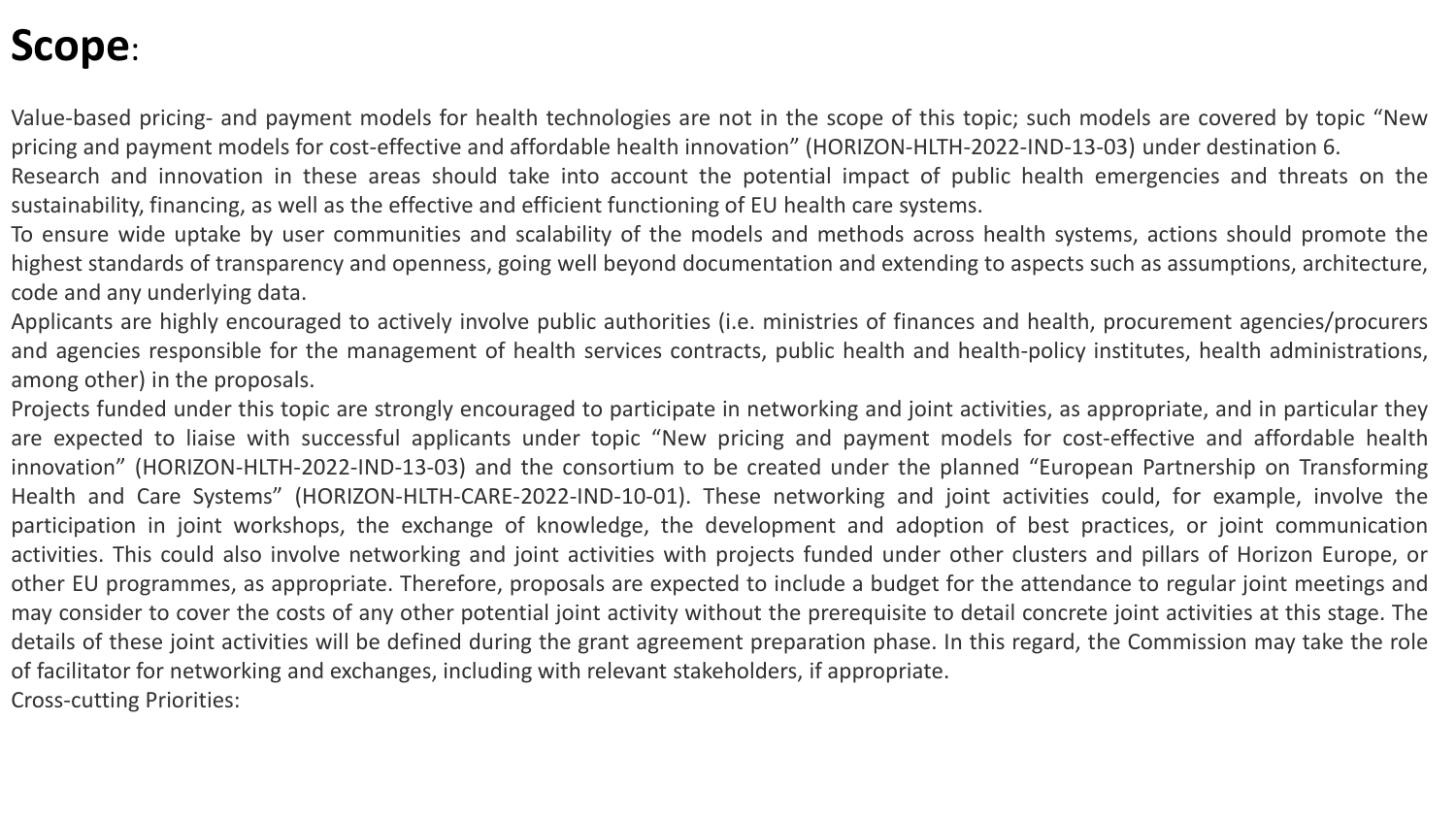#### **Expected impacts:**

Proposals for topics under this destination should set out a credible pathway to contributing to ensuring access to innovative, sustainable and high-quality health care, and more specifically to one or several of the following impacts:

•Health and social care services and systems have improved governance mechanisms and are more effective, efficient, accessible, resilient, trusted and sustainable, both fiscally and environmentally. Health promotion and disease prevention will be at their heart, by shifting from hospital-centred to community-based, people-centred and integrated health care structures and successfully embedding technological innovations that meet public health needs, while patient safety and quality of services is increased.

•Health care providers are trained and equipped with the skills and competences suited for the future needs of health care systems that are modernised, digitally transformed and equipped with innovative tools, technologies and digital solutions for health care. They save time and resources by integrating and applying innovative technologies, which better involve patients in their own care, by reorganising workflows and redistributing tasks and responsibilities throughout the health care system, and by monitoring and analysing corresponding health care activities.

•Citizens are supported to play a key role in managing their own health care, informal carers (including unpaid carers) are fully supported (e.g. by preventing overburdening and economic stress) and specific needs of more vulnerable groups are recognised and addressed. They benefit from improved access to health care services, including financial risk protection, timely access to quality essential health care services, including safe, effective, and affordable essential medicines and vaccines.

•Health policy and systems adopt a holistic approach (individuals, communities, organisations, society) for the evaluation of health outcomes and value of public health interventions, the organisation of health care, and decision-making.

•The actions resulting from the calls under this destination will also create strong opportunities for synergies with the EU4Health programme and in particular to contribute to the goals under general objectives 1a "protecting people in the Union from serious crossborder threats to health and strengthening the responsiveness of health systems and coordination among the Member States to cope with those threats" and 3 "strengthening health systems by improving their resilience and resource efficiency, in particular through: i) supporting integrated and coordinated work between Member States; ii) promoting the implementation of best practices on data sharing; iii) reinforcing the healthcare workforce; iv) tackling the implications of demographic challenges; and v) advancing digital transformation".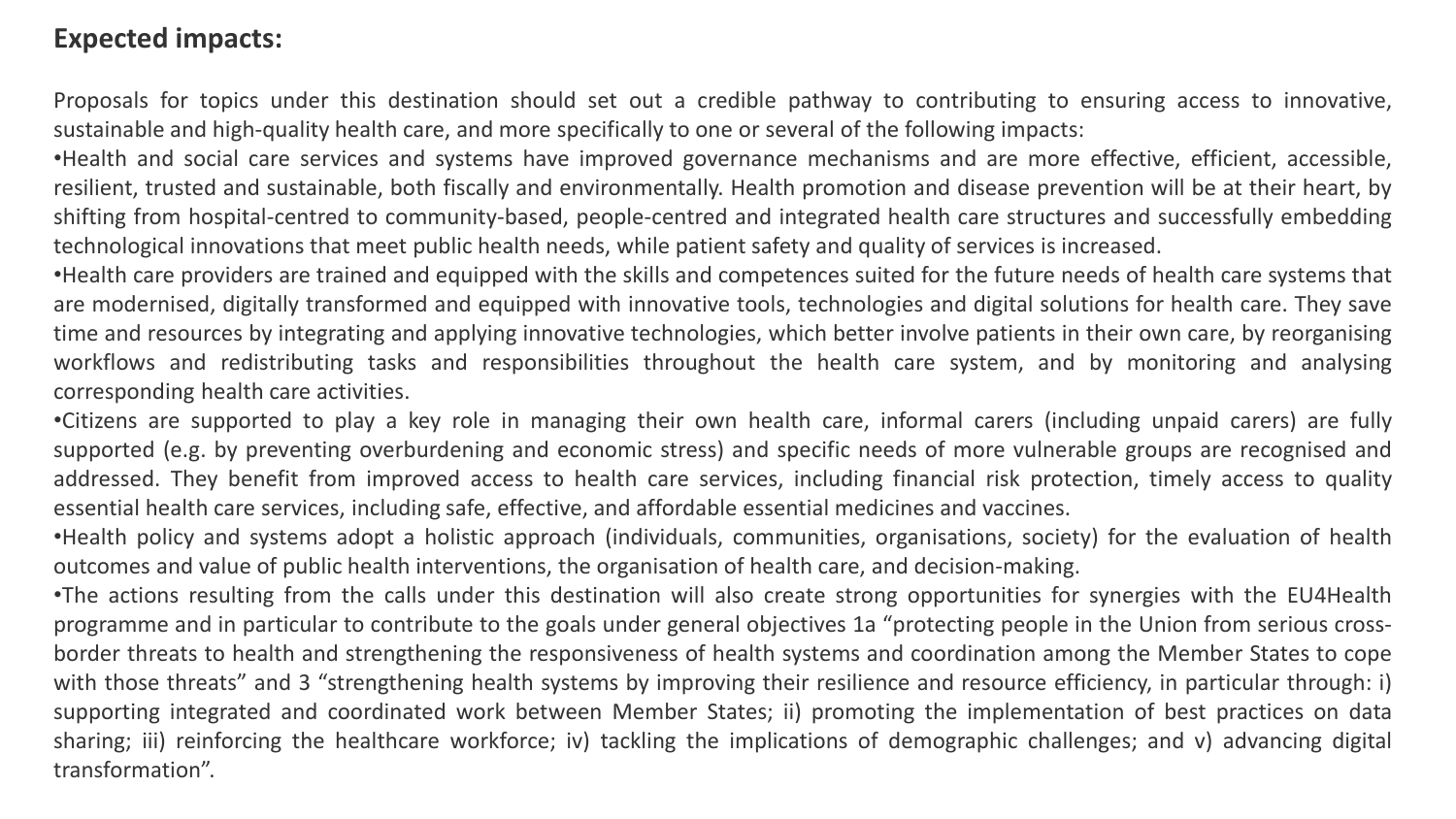

# **Tools and technologies for a healthy society (twostages - 2022) (HORIZON-HLTH-2022-TOOL-12-twostage)**

**https://ec.europa.eu/info/funding-tenders/opportunities/portal/screen/opportunities/topic-details/horizon-hlth-2022-tool-12-01-twostage;callCode=null;freeTextSearchKeyword=;matchWholeText=true;typeCodes=1,2;statusCodes=31094501,31094502;programmePeriod=2021%20- %202027;programCcm2Id=43108390;programDivisionCode=null;focusAreaCode=null;destination=null;mission=null;geographicalZonesCode=null;programmeDivis ionProspect=null;startDateLte=null;startDateGte=null;crossCuttingPriorityCode=null;cpvCode=null;performanceOfDelivery=null;sortQuery=sortStatus;orderBy=as c;onlyTenders=false;topicListKey=callTopicSearchTableState**

# **Computational models for new patient stratification strategies**

| <b>Types of action:</b> | <b>HORIZON-RIA HORIZON Research and Innovation Actions</b> |           |                                          |
|-------------------------|------------------------------------------------------------|-----------|------------------------------------------|
| <b>Type of MGA</b>      | <b>HORIZON Action Grant Budget-Based [HORIZON-AG]</b>      |           |                                          |
| <b>Deadline Model:</b>  | two-stage                                                  |           | 01 February 2022 17:00:00 Brussels time  |
| opening date:           | <b>06 October 2021</b>                                     | Deadline: | 06 September 2022 17:00:00 Brussels time |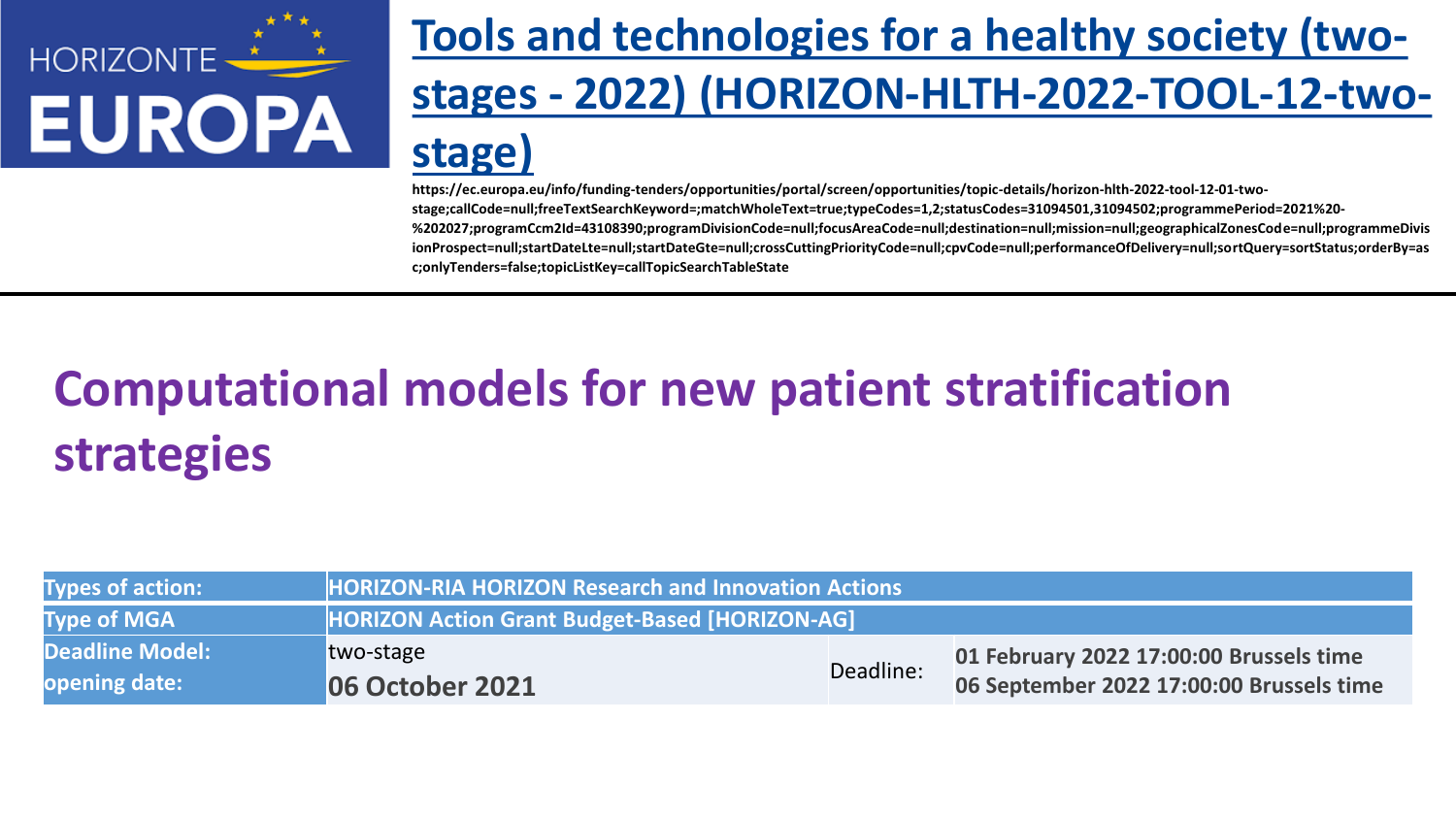### **Expected outcomes**:

This topic aims at supporting activities that are enabling or contributing to one or several expected impacts of destination 5 "*Unlocking the full potential of new tools, technologies and digital solutions for a healthy society*". To that end, proposals under this topic should aim for delivering results that are directed, tailored and contributing to some of the following expected outcomes:

- Clinical researchers use effective health data integration solutions for the classification of the clinical phenotypes.
- Researchers and/or health care professionals use robust and validated data-driven computational tools to successfully stratify patients.
- Regulatory bodies approve computer-aided patient stratification strategies to enable personalised diagnosis and/or personalised therapy strategies.
- Health care professionals adopt evidence-based guidelines for stratification-based patient management superior to the standard-of-care.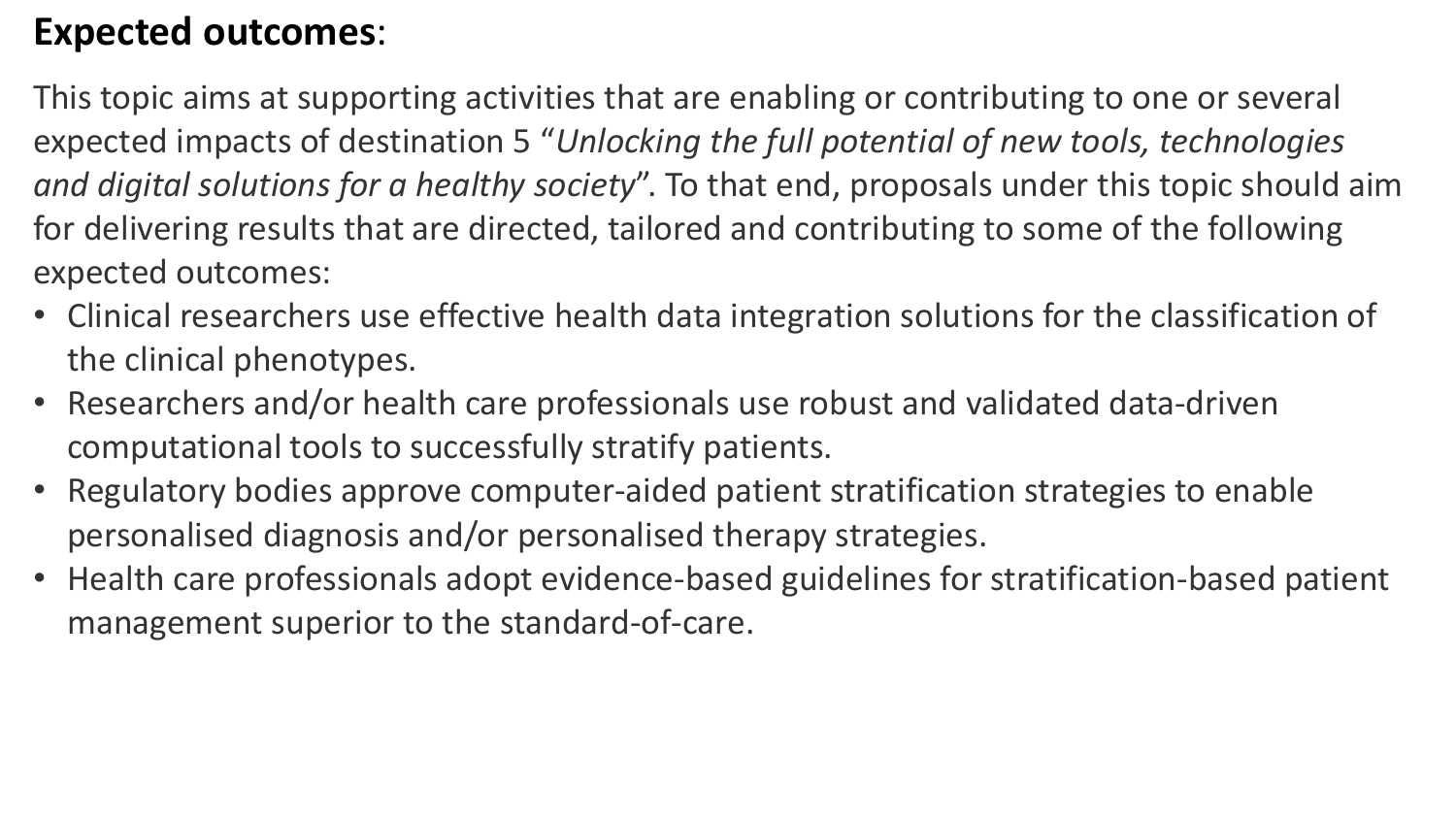In the era of big and complex data, the challenge remains to make sense of the huge amount of health care research data. Computational approaches hold great potential to enable superior patient stratification strategies to the established clinical practice, which in turn are a prerequisite for the development of effective personalised medicine approaches.

The proposals may include a broad range of solutions, such as computational disease models, computational systems medicine approaches, machine-learning algorithms, Virtual Physiological Human, digital twin technologies and/or their combinations, as relevant. The topic covers different stages in the continuum of the innovation path (i.e. translational, pre-clinical, clinical research, validation in the clinical and real-world setting, etc.), as relevant to the objectives of the proposals.

The topic will support the development of the computational models driven by the end users' needs.

Proposals should address several of the following areas:

- Establish interdisciplinary research by bridging disciplines and technologies (disease biology, clinical research, data science, -omics tools, computational and mathematical modelling of diseases, advanced statistical and/or AI/machine learning methods, Virtual Physiological Human and/or digital twin technologies).
- Develop new computational models for the integration of complex health data from multiples sources, including structured and unstructured data.
- Develop and optimise robust, transparent and accurate computational models to guide patient stratification strategies for improving clinical outcomes.
- Demonstrate, test and clinically validate such models with respect to their utility to realistically stratify patients with the aim of improving the standard-of-care.
- The development of new patient stratification strategies guided by computational models and the validation of the new concepts of stratification in pre-clinical and/or clinical studies.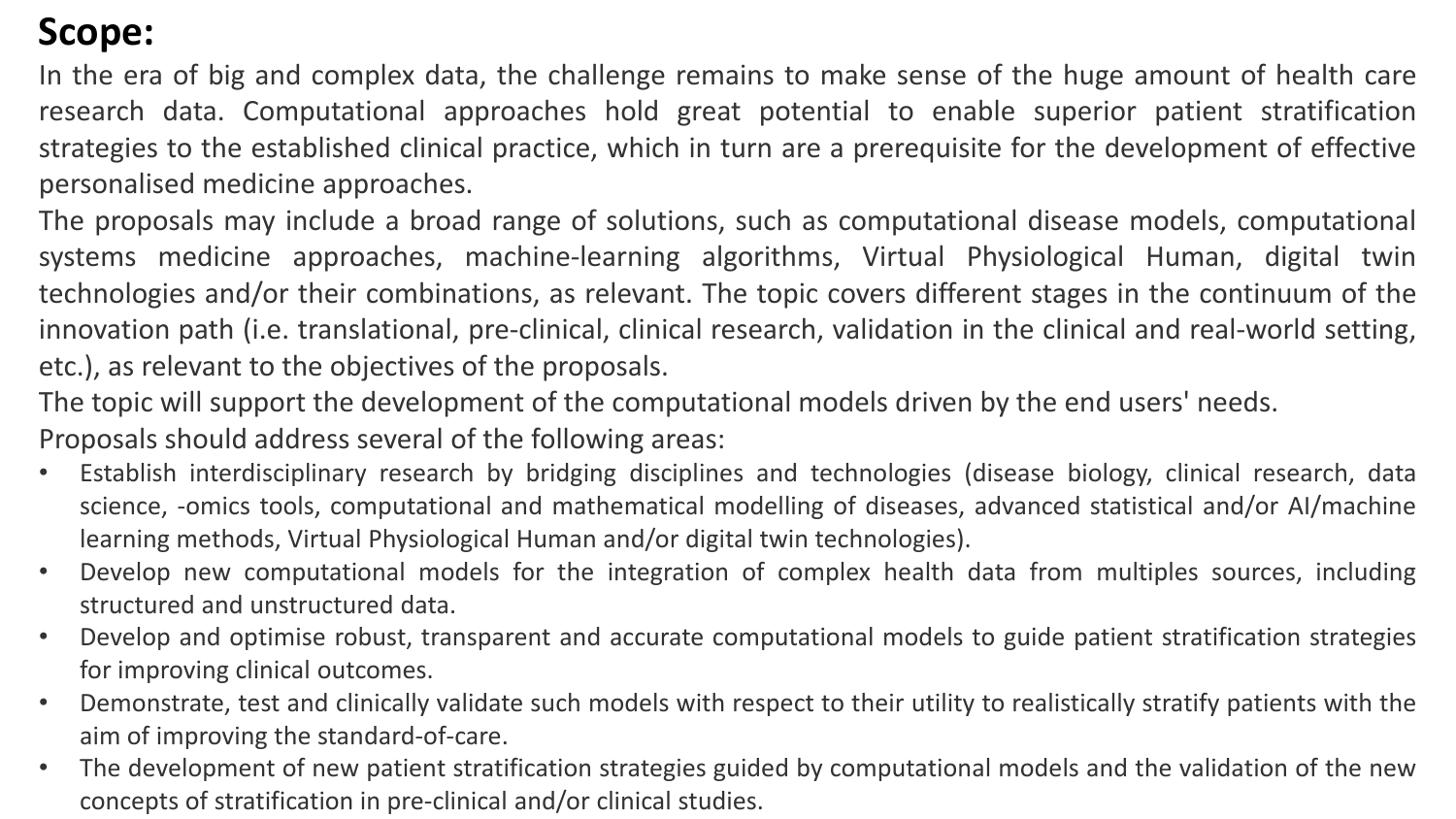The proposals should adhere to the FAIR data<sup>[\[1\]](https://ec.europa.eu/info/funding-tenders/opportunities/portal/#fn1)</sup> principles, adopt data quality standards, data integration operating procedures and GDPR-compliant data sharing/access good practices developed by the European research infrastructures, wherever relevant. In addition, proposals are encouraged to adopt good practices of international standards used in the development of computational models, and make available the tools and solutions developed early. Proposals aiming to develop computational models of high technology readiness level are encouraged to deliver a plan for the regulatory acceptability of their technologies. Early interaction with the relevant regulatory bodies is recommended (i.e. the EMA qualification advice for new technologies, etc.) for the proposals contributing to the development of new medicinal products, improvement of the effectiveness of marketed products and the development of medical devices. The proposals aiming to validate their models as high-risk medical devices in the relevant clinical environment are encouraged to deliver a certification implementation plan.

All projects funded under this topic are strongly encouraged to participate in networking and joint activities, as appropriate. These networking and joint activities could, for example, involve the participation in joint workshops, the exchange of knowledge, the development and adoption of best practices, or joint communication activities. This could also involve networking and joint activities with projects funded under other clusters and pillars of Horizon Europe, or other EU programmes, as appropriate. Therefore, proposals are expected to include a budget for the attendance to regular joint meetings and may consider to cover the costs of any other potential joint activities without the prerequisite to detail concrete joint activities at this stage. The details of these joint activities will be defined during the grant agreement preparation phase. In this regard, the Commission may take on the role of facilitator for networking and exchanges, including with relevant stakeholders, if appropriate. In addition, the proposals will be encouraged to exchange with other successful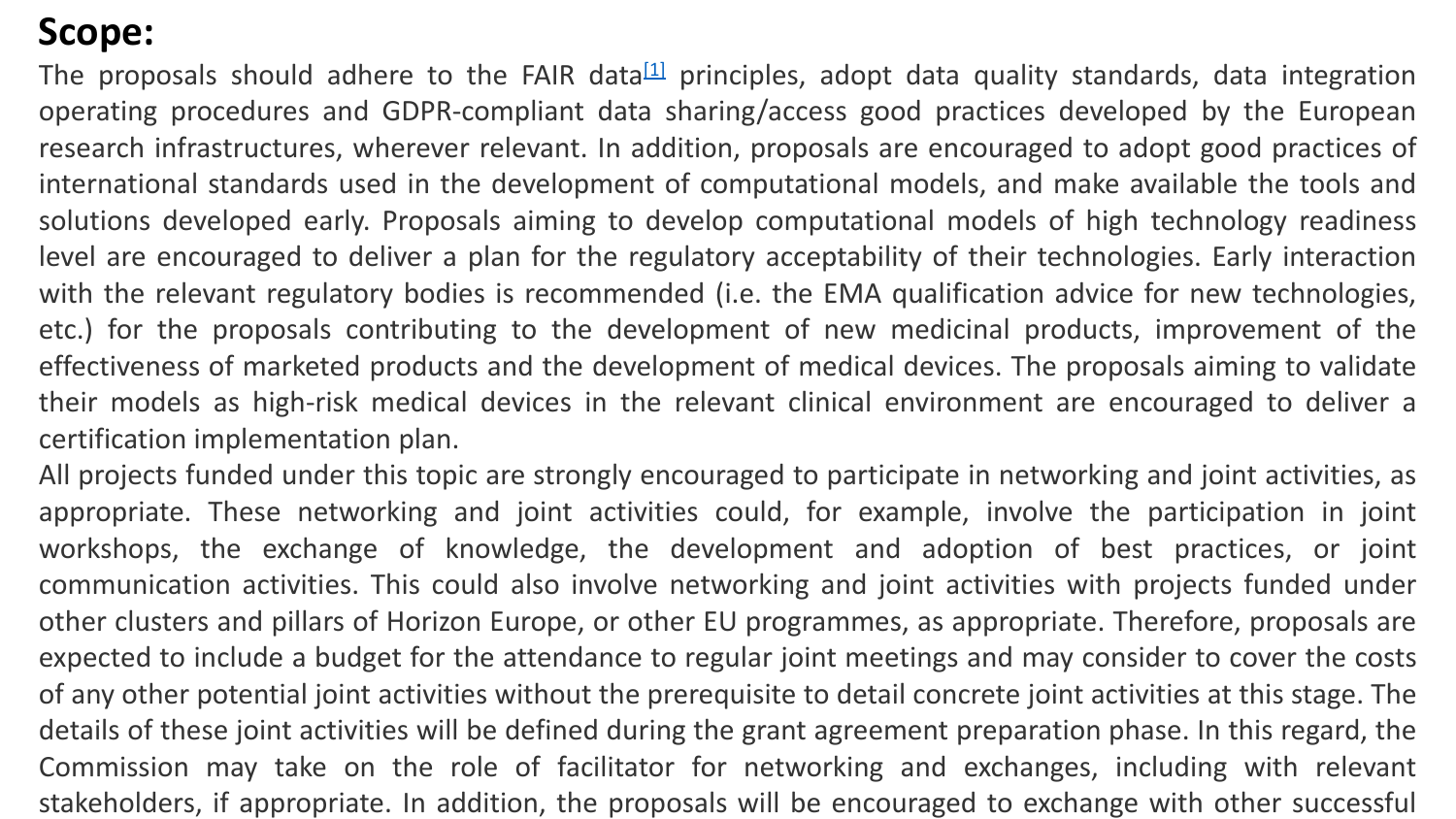

# **Staying healthy (Two stage - 2022) (HORIZON-**

### **HLTH-2022-STAYHLTH-01-two-stage)**

**https://ec.europa.eu/info/funding-tenders/opportunities/portal/screen/opportunities/topic-details/horizon-hlth-2022-stayhlth-01-01-twostage;callCode=null;freeTextSearchKeyword=;matchWholeText=true;typeCodes=1,2;statusCodes=31094501,31094502;programmePeriod=2021%20- %202027;programCcm2Id=43108390;programDivisionCode=null;focusAreaCode=null;destination=null;mission=null;geographicalZonesCode=null;programmeDivis ionProspect=null;startDateLte=null;startDateGte=null;crossCuttingPriorityCode=null;cpvCode=null;performanceOfDelivery=null;sortQuery=sortStatus;orderBy=as c;onlyTenders=false;topicListKey=callTopicSearchTableState**

# **Boosting mental health in Europe in times of change**

| <b>Types of action:</b> | <b>HORIZON-RIA HORIZON Research and Innovation Actions</b> |           |                                          |
|-------------------------|------------------------------------------------------------|-----------|------------------------------------------|
| <b>Type of MGA</b>      | <b>HORIZON Action Grant Budget-Based [HORIZON-AG]</b>      |           |                                          |
| <b>Deadline Model:</b>  | two-stage                                                  |           | 01 February 2022 17:00:00 Brussels time  |
| opening date:           | <b>06 October 2021</b>                                     | Deadline: | 06 September 2022 17:00:00 Brussels time |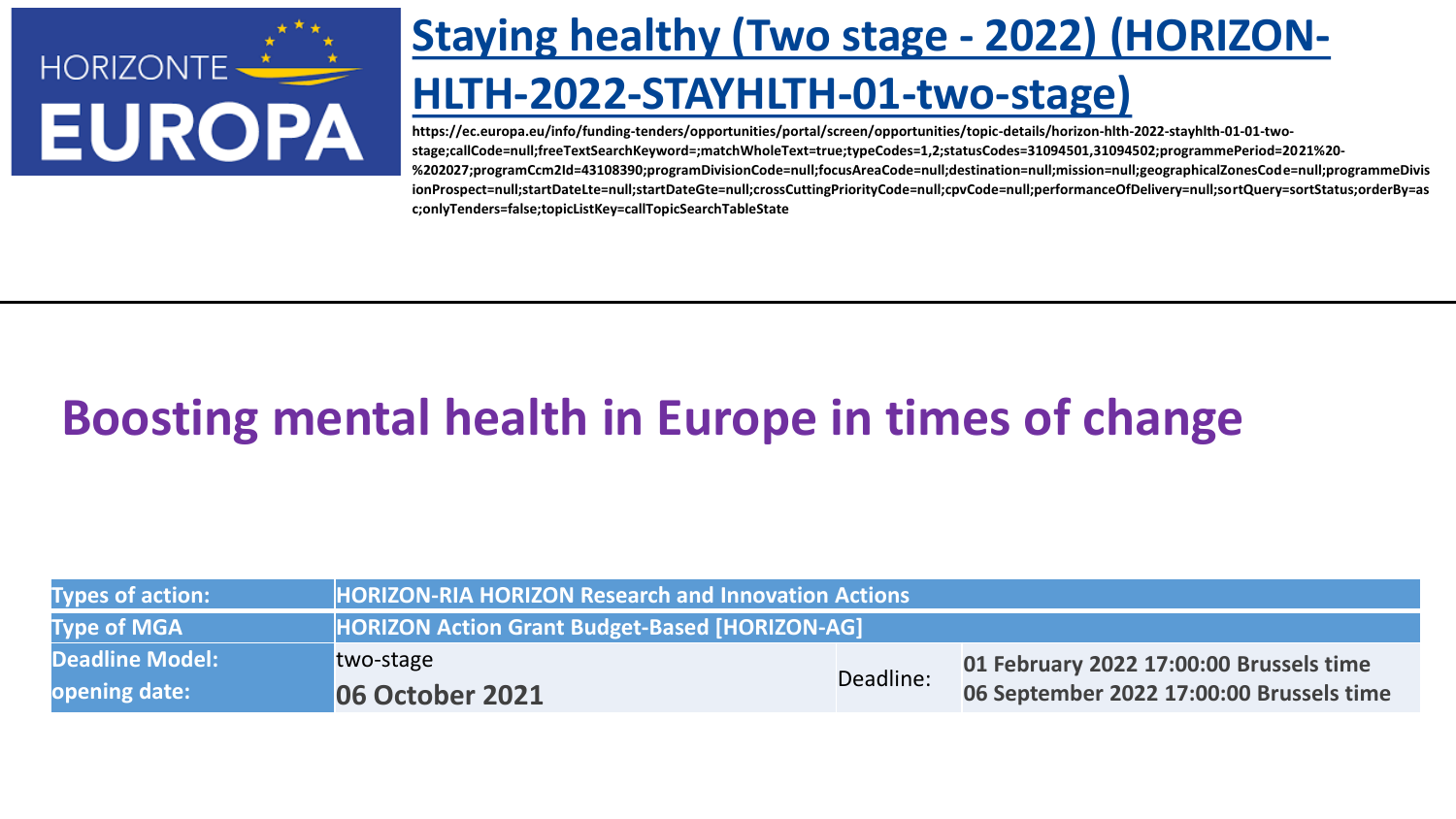## **Expected outcomes**:

This topic aims at supporting activities that are enabling or contributing to one or several impacts of destination 1 "*Staying healthy in a rapidly changing society*". To that end, proposals under this topic should aim for delivering results that are directed, tailored towards and contributing to all of the following expected outcomes:

•Health care professionals, national/regional public authorities and other relevant actors in key settings (e.g. schools, workplaces, etc.):

- Have access to and apply evidence-based, innovative, cost-effective/cost-neutral, large-scale, comprehensive strategies and interventions for the promotion of mental health and the prevention of mental ill health, targeting the most vulnerable populations;
- Adopt clinical guidelines, best practices, implementation strategies and policy recommendations (as applicable to them) to mitigate the mental health burden and help cope with the (combined) effects of a transforming Europe (e.g. the socio-economic consequences of the COVID-19 pandemic, climate change, environmental degradation, energy transition, demographic and migration factors, digitalisation, and exponential technological advancements);

•The scientific community together with the public authorities anticipate new and emerging risks to mental health associated with a transforming Europe, contributing to better and inclusive public mental health preparedness.

•Citizens have access to and make use of new tools and services to take informed decisions about their wellbeing and mental health care needs (including for self-management and self-care).

•Citizens feel less stigmatised and marginalised due to their mental ill health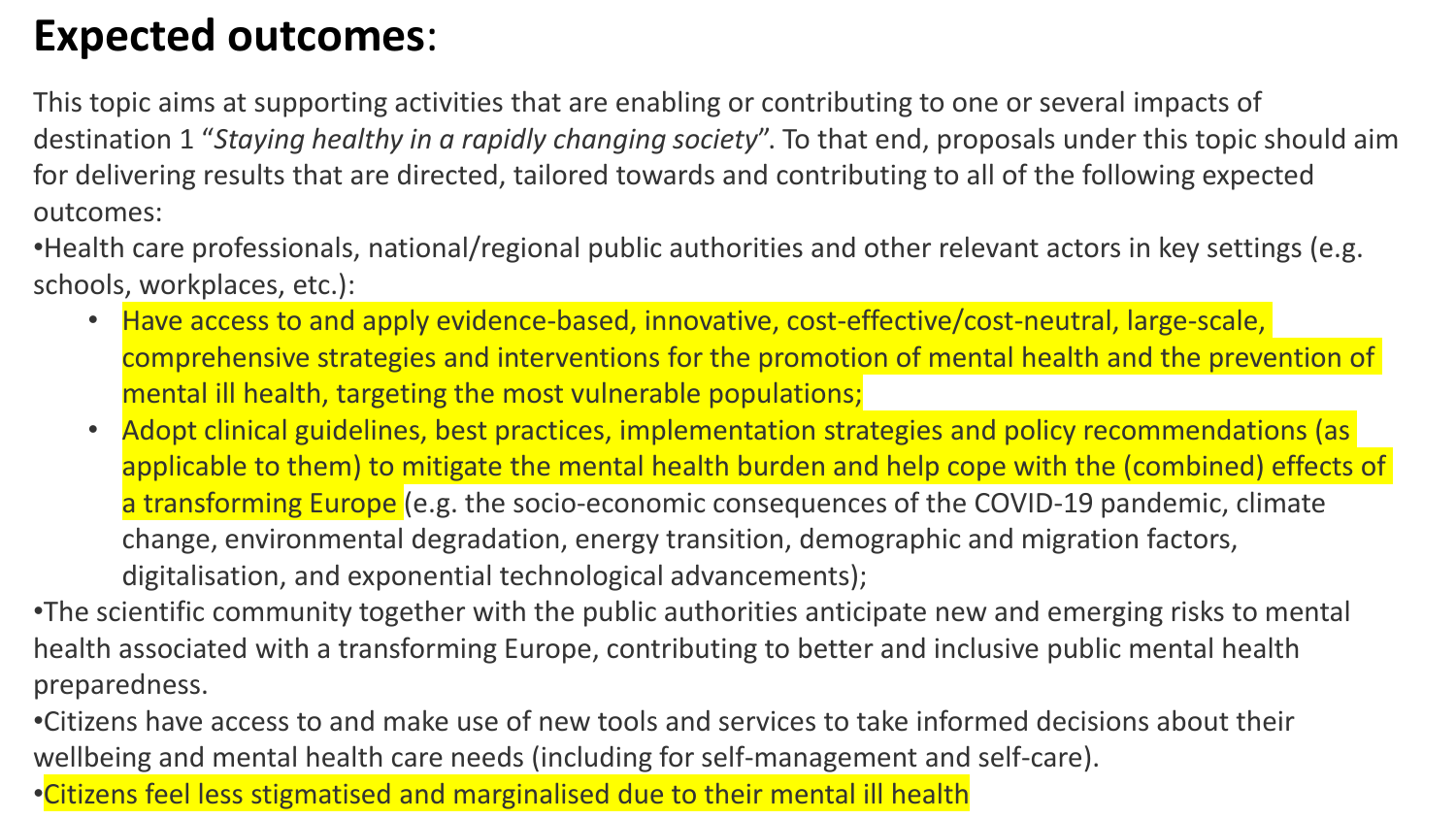Against the backdrop of a transforming Europe and in the midst of a global pandemic, the EU is committed to lead the transition to a healthier planet and a new digital world. The health and wellbeing of its citizens is a prerequisite to achieve this aspiration.

On the one hand, extreme weather and environmental disasters have risen dramatically over the last decade. Links between these events and serious mental health problems, including anxiety, depression, post-traumatic disorder and suicide, have been reported. Moreover, several new words such as "eco-anxiety", "ecoparalysis" and "ecological grief" have been coined to express the acute and/or chronic effects on mental health caused by climate and environmental changes.

On the other hand, digital technologies and the achievement of the Digital Single Market – one of the EU's key priorities – are transforming our economy, our industries as well as our culture and lifestyle. Digitalisation, including digitally-enabled technologies such as robotics and artificial intelligence, are penetrating much faster into societies than in the past and affect us all. Accordingly, the "Fourth Industrial Revolution"' is changing the way we work (e.g. workplaces, working practices and patterns, the workforce and its skills, and how we perceive work) as well as the way we live. The exponential incorporation of digital technologies in our daily lives has already caused profound changes in the way we communicate and is likely to have significant impact (both positive and negative) on mental health and intellectual/cognitive ability, in particular of the youth. Digital platforms can provide mental health support as well as increase social inclusiveness. However, digital technologies also introduce new risks, such as continuous connectivity, cyberbullying and exposure to inappropriate or fake content.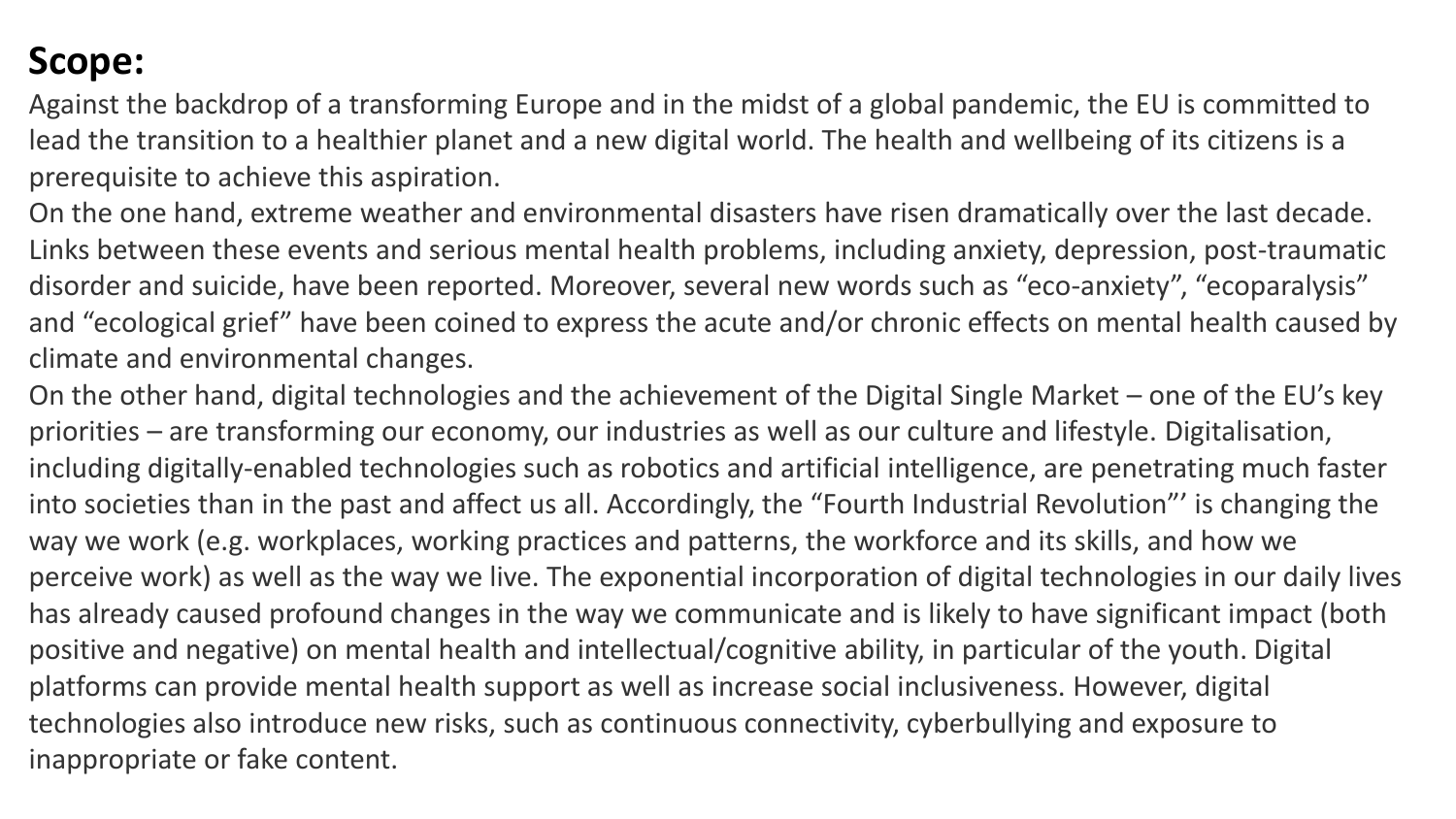Accordingly, the proposed research should aim to deliver in all three dimensions listed below, focusing on one or several of the (combined) effects of a transforming Europe highlighted in the "Expected Outcomes"<sup>[\[1\]](https://ec.europa.eu/info/funding-tenders/opportunities/portal/#fn1)</sup>.

1.Provide a comprehensive knowledge base of how a transforming Europe can influence mental health in a fast-evolving society, especially in the most vulnerable populations, by consolidating data from relevant sources and/or acquiring new data, and by reviewing existing methodologies.

2.Develop and implement (pilot and/or scale-up) interventions, which promote wellbeing and prevent mental illness to help cope with and mitigate the stress of a changing society, including digitalisation, climate change and/or other factors highlighted in the "Expected Outcomes".8 The interventions should target relevant settings (e.g. workplaces, schools) and the most vulnerable populations (e.g. children and adolescents, the elderly, people with pre-existing health conditions and co-morbidities and other high-risk groups such as socio-economic disadvantaged groups, migrants, etc.). Integration of care and coordination among different settings from communities to health care is desirable. The effectiveness of the interventions should be evaluated, inter alia, in terms of health outcomes, (comparative) costeffectiveness, implementation facilitators and barriers. Depending on the aspects covered by the proposed research, desired outputs may include, but are not limited to:

- a) Evidence-based guidelines for health care professionals on the promotion of mental wellbeing and prevention of mental illness related to ICT and climate and environment change (including screening methods).
- b) Evidenced-based pedagogical practices for education professionals to foster mental health promotion in schools (including higher education) and/or via eLearning.
- c) Consultation during school time to educate students (e.g. on coping with change) and to detect early students at risk.
- d) Educational material and campaigns targeting the most vulnerable groups, (e.g. children and the elderly), disseminated via the most appropriate and effective media and communication channels, to improve health literacy, skills, attitudes and self-awareness leading to a better (self-)management of wellbeing and/or mental ill health.
- e) Studies on occupational mental health in the workplace, in particular in small and medium-sized enterprises, e.g.: i) understanding the impact of a 24-hour digital economy on workers' well-being, also in terms of managerial control mechanisms, work-life balance and privacy and developing/piloting new methods to protect and support workers' well-being in this respect; ii) designing information and training campaigns for workers to integrate the already visible impacts of digitalisation-induced changes into the professional risk assessment processes; iii) developing return-to-work programmes, also exploring innovative collaboration between mental health services, (life-long) education, and employment sectors. This will ensure appropriate support to better integrate individuals affected by mental ill health in the workforce and the society.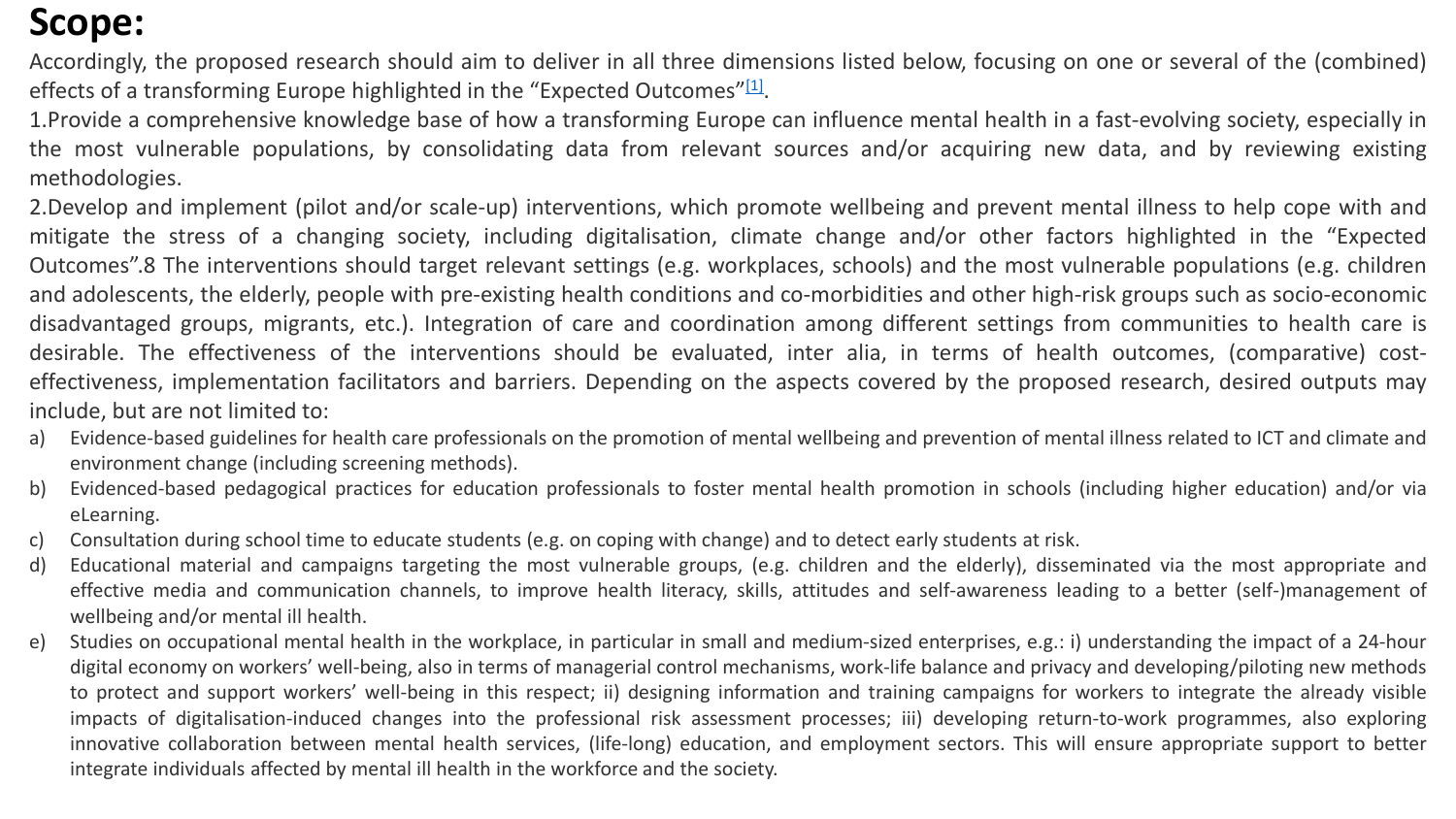3. Inform policy-makers and regulators on: i) the prevalence and burden of mental ill health related to a transforming European society (e.g. digital technologies, climate change, etc); and/or ii) the effects of a transforming European society (e.g. digitalisation, climate change and transition to "green jobs") on occupational mental health; and/or iii) the (comparative) cost-effectiveness of public mental health interventions/policy choices.

Research should be multidisciplinary, including medical sciences, social sciences, the humanities, and the arts, if relevant. It is important to consider aspects such as (associated) behavioural patterns, stigma and novel social dynamics as well as different socioeconomic, cultural and geographical contexts. In all instances, sex and gender-related issues must be taken into account. All data should be disaggregated by sex, age and other relevant variables, such as by measures of socioeconomic status (i.e. take into account the socioeconomic gradient in mental health). International collaboration is encouraged.

Proposals should involve end-users (including civil society organisations) and/or strategic partners in the design and during the course of the project. Possible end-users and strategic partners could include local or regional authorities, community services, employers, schools/universities, cultural institutions, insurance companies, civil society organisations, communities, among others. Proposals should adopt a patient-centred approach that empowers patients, promotes a culture of dialogue and openness between health professionals, patients and their families, and unleashes the potential of social innovation.

All projects funded under this topic are strongly encouraged to participate in networking and joint activities, as appropriate. These networking and joint activities could, for example, involve the participation in joint workshops, the exchange of knowledge, the development and adoption of best practices, or joint communication activities. This could also involve networking and joint activities with projects funded under other clusters and pillars of Horizon Europe, or other EU programmes, as appropriate. Therefore, proposals are expected to include a budget for the attendance to regular joint meetings and may consider to cover the costs of any other potential joint activities without the prerequisite to detail concrete joint activities at this stage. The details of these joint activities will be defined during the grant agreement preparation phase. In this regard, the Commission may take on the role of facilitator for networking and exchanges, including with relevant stakeholders, if appropriate.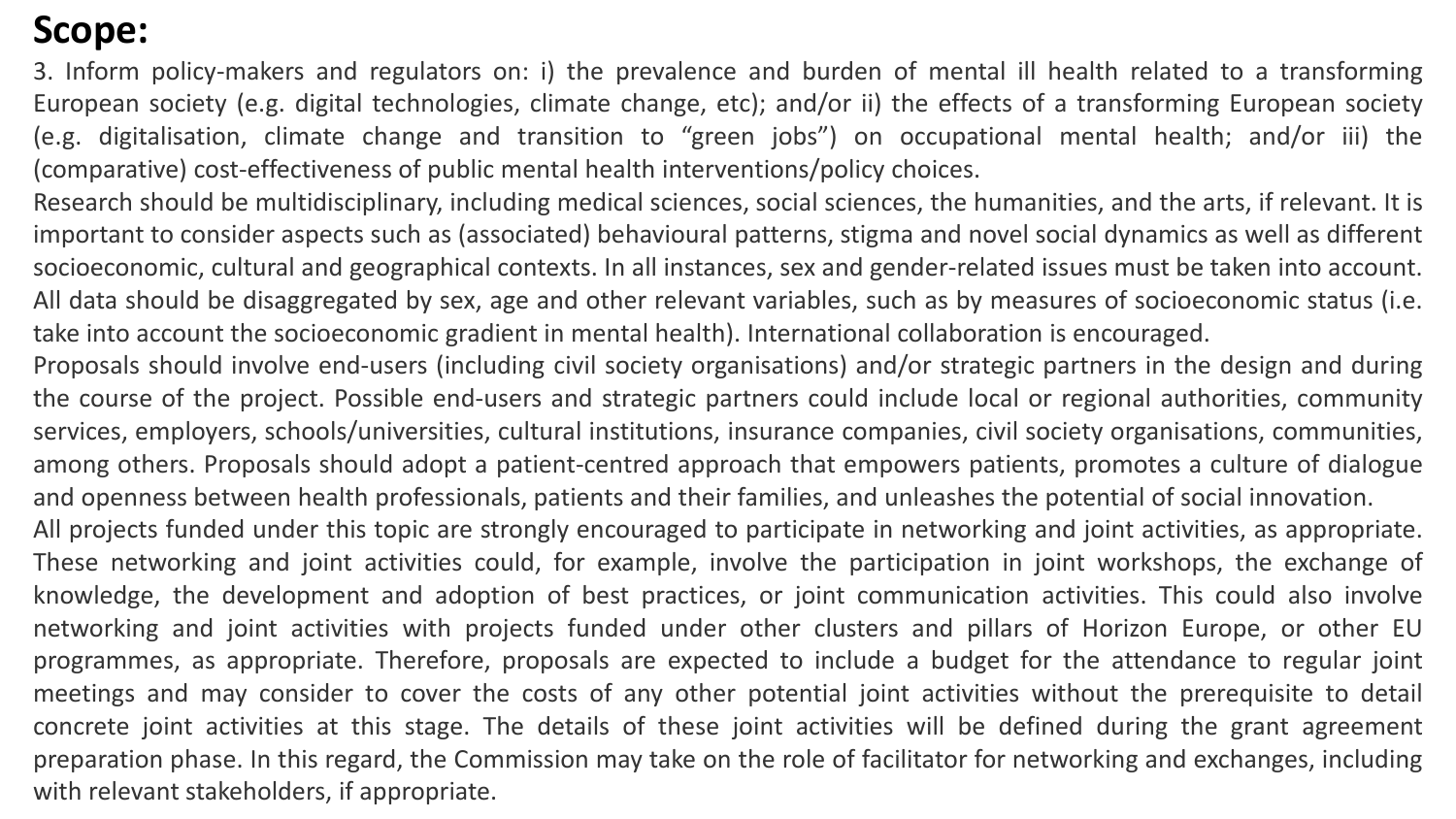

**https://ec.europa.eu/info/funding-tenders/opportunities/portal/screen/opportunities/topic-details/horizon-hlth-2022-care-08- 03;callCode=null;freeTextSearchKeyword=;matchWholeText=true;typeCodes=1,2;statusCodes=31094501,31094502;programmePeriod=2021%20- %202027;programCcm2Id=43108390;programDivisionCode=null;focusAreaCode=null;destination=null;mission=null;geographicalZonesCode=null;programmeDivis ionProspect=null;startDateLte=null;startDateGte=null;crossCuttingPriorityCode=null;cpvCode=null;performanceOfDelivery=null;sortQuery=sortStatus;orderBy=as c;onlyTenders=false;topicListKey=callTopicSearchTableState**

# **Public procurement of innovative solutions (PPI) for building the resilience of health care systems in the context of recovery**

| <b>Types of action:</b> | <b>HORIZON-RIA HORIZON Research and Innovation Actions</b> |  |                                                |
|-------------------------|------------------------------------------------------------|--|------------------------------------------------|
| <b>Type of MGA</b>      | <b>HORIZON Action Grant Budget-Based [HORIZON-AG]</b>      |  |                                                |
| <b>Deadline Model:</b>  | single-stage                                               |  |                                                |
| <b>opening date:</b>    | <b>06 October 2021</b>                                     |  | Deadline: 21 April 2022 17:00:00 Brussels time |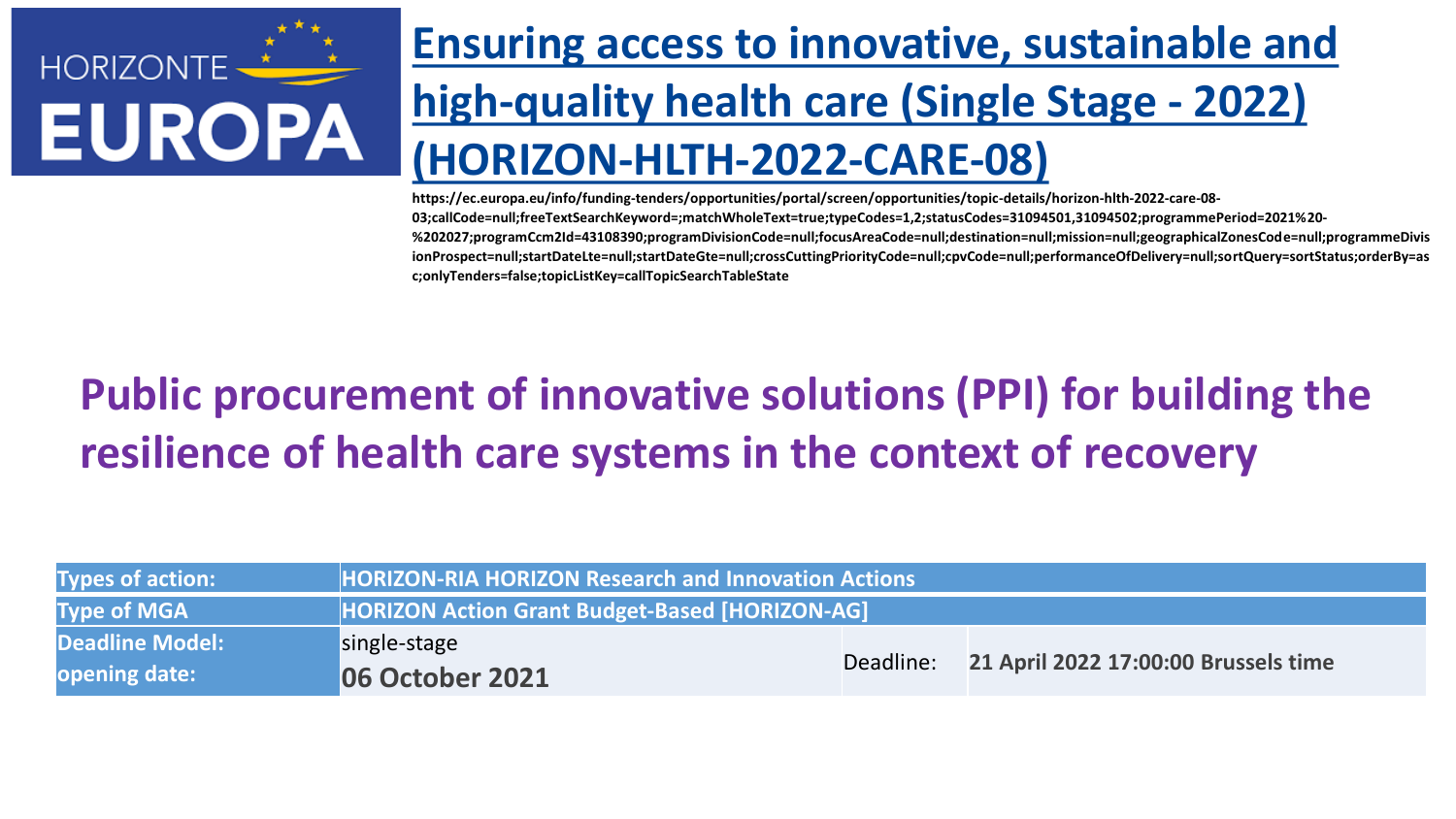## **Expected outcomes**:

This topic aims at supporting activities that are enabling or contributing to one or several expected impacts of destination 4 "*Ensuring access to innovative, sustainable and high-quality health care*". To that end, proposals under this topic should aim for delivering results that are directed, tailored towards and contributing to some of the following expected outcomes specified below:

- Public and private procurers in the area of health care deploy at a critical scale, innovative, market-ready solutions (materials, technologies and systems/practices), that are relevant to the preparedness and resilience of health care systems;
- European health and technology industry actors (including start-ups/SMEs) bring to the market secure, interoperable digital health care solutions (complying with relevant ethical and privacy protection standards) which are proven to improve health outcomes and access to care for patients;
- Procurers facilitate the commercialisation of innovative solutions at a large scale (EU/international) by their successful suppliers through providing them with customer references for the validation and first pilot deployment in multiple countries and health care settings;
- Policymakers, health care providers and professionals, patients and their carers each in their respective areas – exchange and adopt good practices and the best solutions the market can deliver to improve the resilience of health care systems.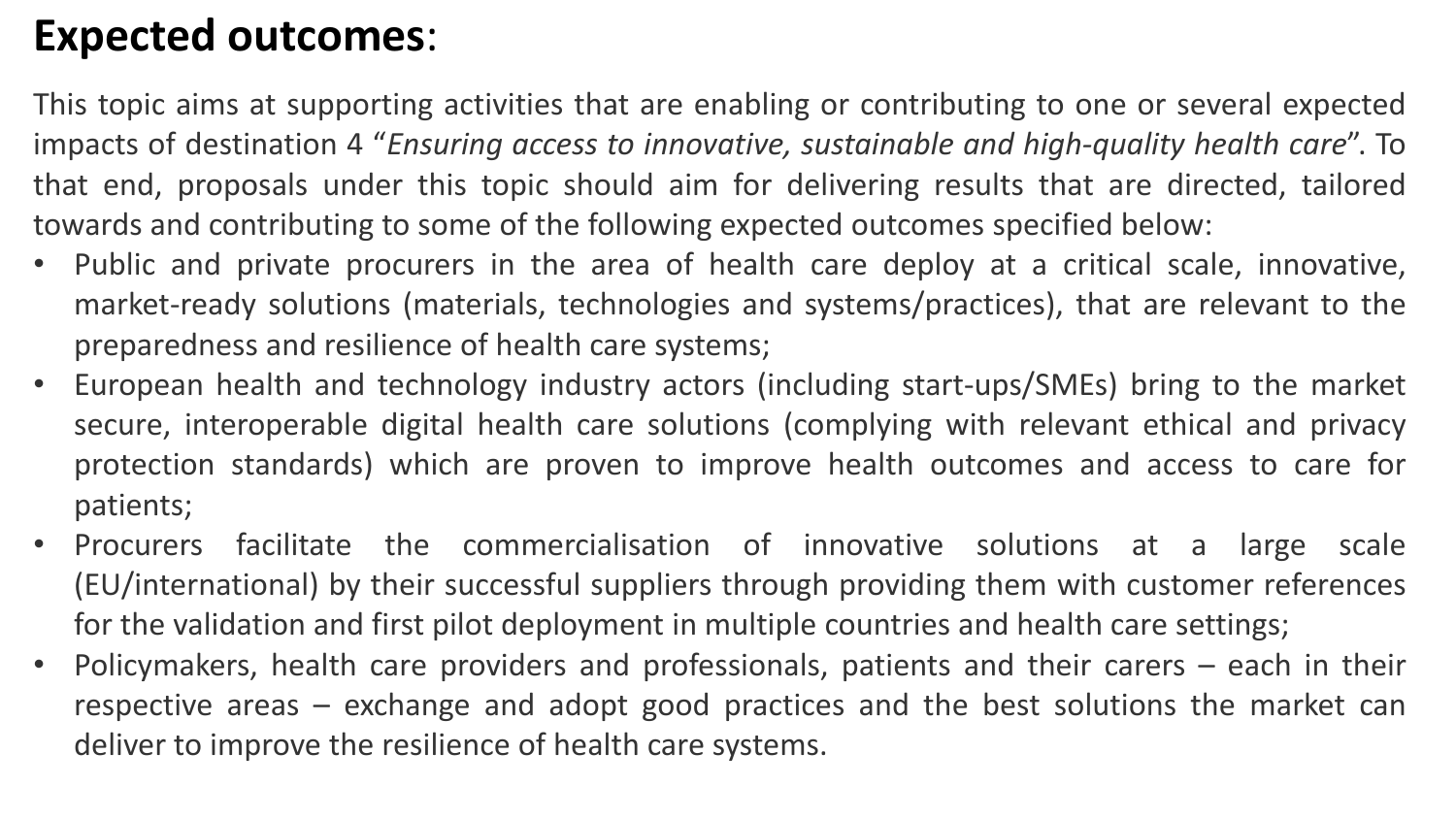Public procurement of innovative solutions (PPI) can boost the wider market uptake of high impact innovations in health care systems, while building the capacity of providers and increasing resilience and preparedness in the context of cross-border public health emergencies. This can support the economic recovery of the EU by providing incentives to the EU health and technology industry (especially spin-offs, start-ups and SMEs) to innovate and by providing business opportunities to commercialise innovative products or services at a larger scale than they would normally have. By acting as early adopters of such innovative solutions, procurers can open up new growth markets for the EU industry, thereby contributing to EU growth, employment and competitiveness. At the same time, joint/collaborative demand-side initiatives can help create economies of scale and scale up the wider adoption of innovations by the health sector. Advances in this area can help EU health care systems build resilience and respond to public health threats better than if they would act individually.

The actions supported will target critical-scale deployment of relevant health care solutions across different regions in Europe by engaging public and/or private procurers from each participating country (at national, regional or local level) that have deployment responsibilities and budget control in the relevant area of care or supply of services. Procurers will specify, purchase and deploy solutions addressing their relevant, shared unmet needs, while engaging together in a supply and demand side dialogue, in order for the deployed solutions to deliver sustainable, new or improved health care services and outcomes, always taking into account patient feedback. Specific guidance on PPI actions and minimum eligibility requirements can be found in General Annex Hof the Horizon Europe work programme.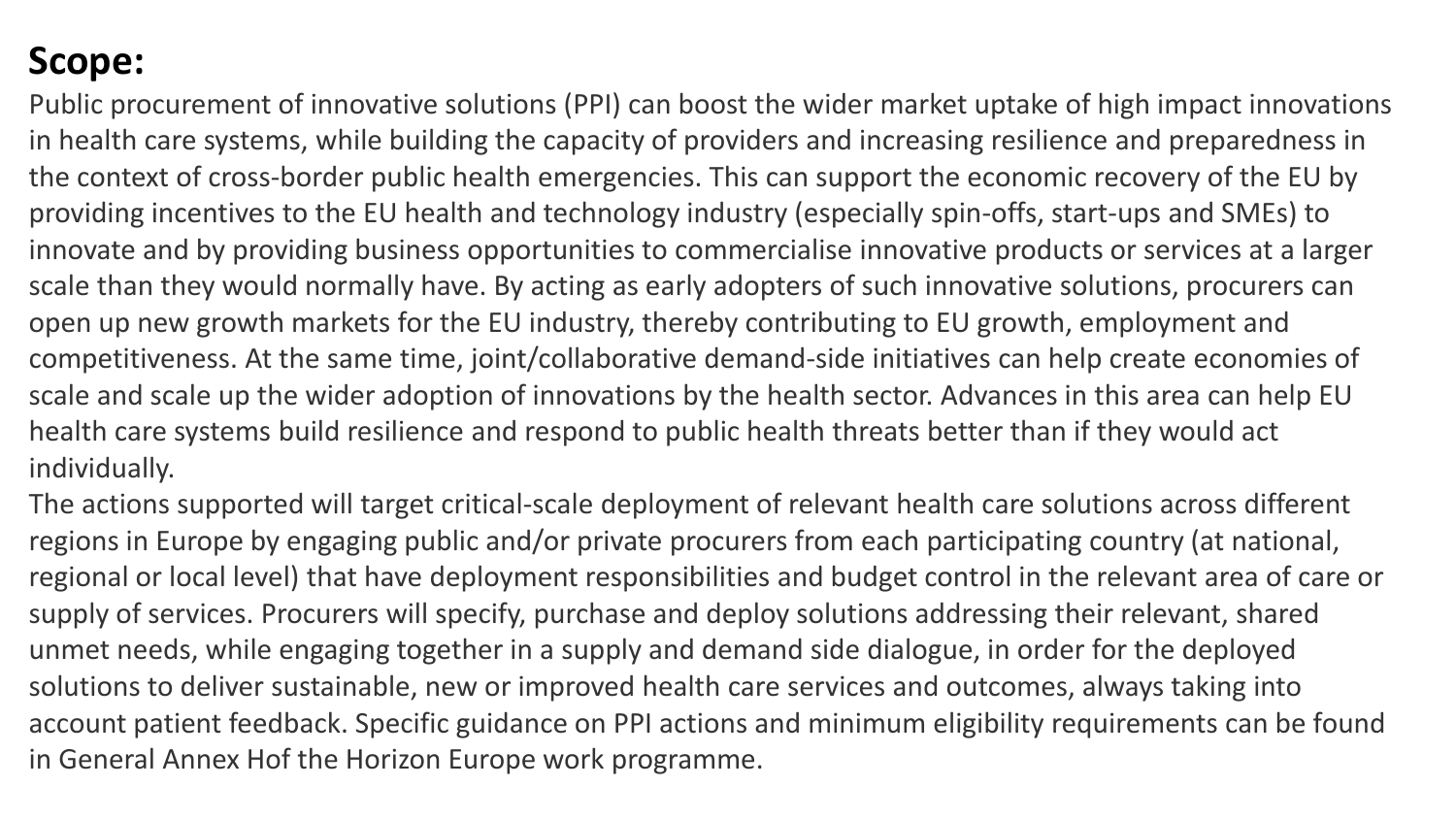Proposals should therefore be based on clearly identified user needs and well-structured work plans, explaining how the procurement of the innovative solutions will contribute to the expected outcomes. In addition, proposals should clearly state the benefits of the solutions that will be developed during the course of the project. In this context, applicants should consider aspects of accessibility and affordability of the solution, efficiency of the technology when implemented in the relevant contexts and how it contributes to health systems resilience.

This topic prioritises areas of health care such as health promotion, preparedness, prevention, surveillance and rapid response to cross-border health threats. Promoting coordination, cooperation and common standards in the procurement of innovation in health care (including emergency procurement) should be at the heart of any proposal submitted as well as facilitating the digital and green transition of EU health systems.

Activities covered should include cooperation with policymakers to reinforce the national policy frameworks and mobilise substantial additional national budgets for the PPI, searching support and collaborating with respective coordination and networking projects. Likewise, awareness raising, technical assistance and/or capacity building beyond the project to mainstream PPI implementation and removing obstacles for introducing the innovative solutions to be procured into the market could be included.

A wide variety of settings are potentially relevant for the implementation of such innovative solutions, for example primary health care settings, hospitals, specialised centres, and long-term health care facilities. The involvement of end-users and the use of cross-sectorial approaches are necessary in the area of health. They can lead to more impactful proposals, especially if combined with cost-effectiveness analyses in comparison with the status quo.

Within this topic, it is possible to foresee the transfer and adaptation of solutions and/or interventions from other sectors to health care. It is open both to proposals requiring improvements mainly based on one specific solution/technology field, as well as to proposals requiring end-to-end solutions that need combinations of different types of innovation.

Synergies with the Technical Support Instrument<sup>[\[1\]](https://ec.europa.eu/info/funding-tenders/opportunities/portal/#fn1)</sup> and the European Structural and Investment Fund are encouraged.